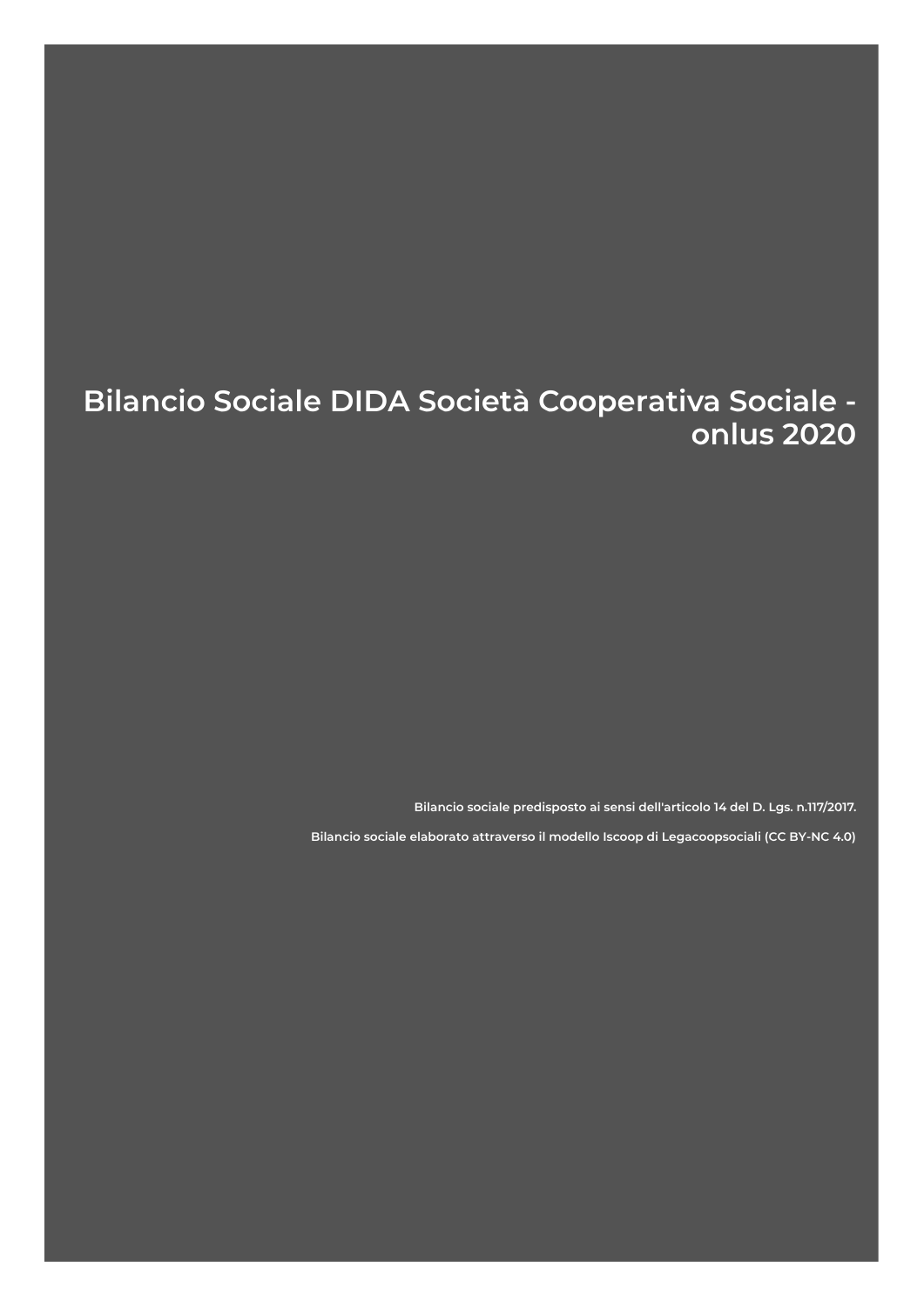# Parte introduttiva

#### Introduzione

Il presente Bilancio Sociale fa riferimento all'esercizio 2020, in termini di rendicontazione sia delle attività che dei risultati sociali ed economici raggiunti, nonché di verifica delle responsabilità e degli impegni presi nei confronti dei soci, dei lavoratori, dei destinatari e dei committenti,e in generale di tutti gli interlocutori con i quali l'ente interagisce

### La lettera del Presidente

Il Presidente intende sottolineare le difficoltà incontrate nel corso del periodo d'imposta a causa dell'emergenza sanitaria relativa alla pandemia dovuta al Coronavirus, alle problematiche relative alla riduzione della domanda e conseguente necessità di riorganizzare il lavoro.

## Nota Metodologica

Ai sensi dell'articolo 10, comma 2, del decreto legislativo 24 marzo 2006, n. 155 e come previsto dalle"Linee guida per la redazione del bilancio sociale da parte delle organizzazioni che esercitano l'impresa sociale" emanate dal Ministero della Solidarietà Sociale (decreto 24 gennaio 2008, GU n. 86 del 11-4-2008), la Cooperativa ha redatto la presente relazione uniformandosi alle indicazioni delle Linee Guida sopra citate.

Alla sua redazione hanno concorso gli amministratori, i soci e i dipendenti di DIDA.

Il bilancio sociale viene sottoposto all'approvazione dei competenti organi sociali congiuntamente al bilancio di esercizio. Successivamente viene depositato per via telematica presso il Registro delle Imprese entro 30 giorni dalla sua approvazione. DIDA dà ampia pubblicità del bilancio sociale approvato attraverso i canali di comunicazione a disposizione, sia cartacei sia telematici, in particolare:

- Consiglio di Amministrazione e Assemblea dei soci
- · Distribuzione ai dipendenti e collaboratori dell'impresa
- Pubblicazione sul sito internet www.centrodida.it entro 30 giorni dall'approvazione.

## Identità

# Presentazione e dati Anagrafici

**Ragione Sociale** DIDA SOCIETÀ COOPERATIVA SOCIALE ONLUS

| Partita IVA                    | <b>Codice Fiscale</b> |
|--------------------------------|-----------------------|
| 02097340513                    | 02097340513           |
|                                |                       |
| Forma Giuridica                |                       |
| Cooperativa sociale tipo A     |                       |
|                                |                       |
| Settore Legacoop               |                       |
| Sociale                        |                       |
|                                |                       |
| Anno Costituzione              |                       |
| 2011                           |                       |
|                                |                       |
| Associazione di rappresentanza |                       |
| Legacoop                       |                       |

# Attività di interesse generale ex art. 2 del D.Lgs. 112/2017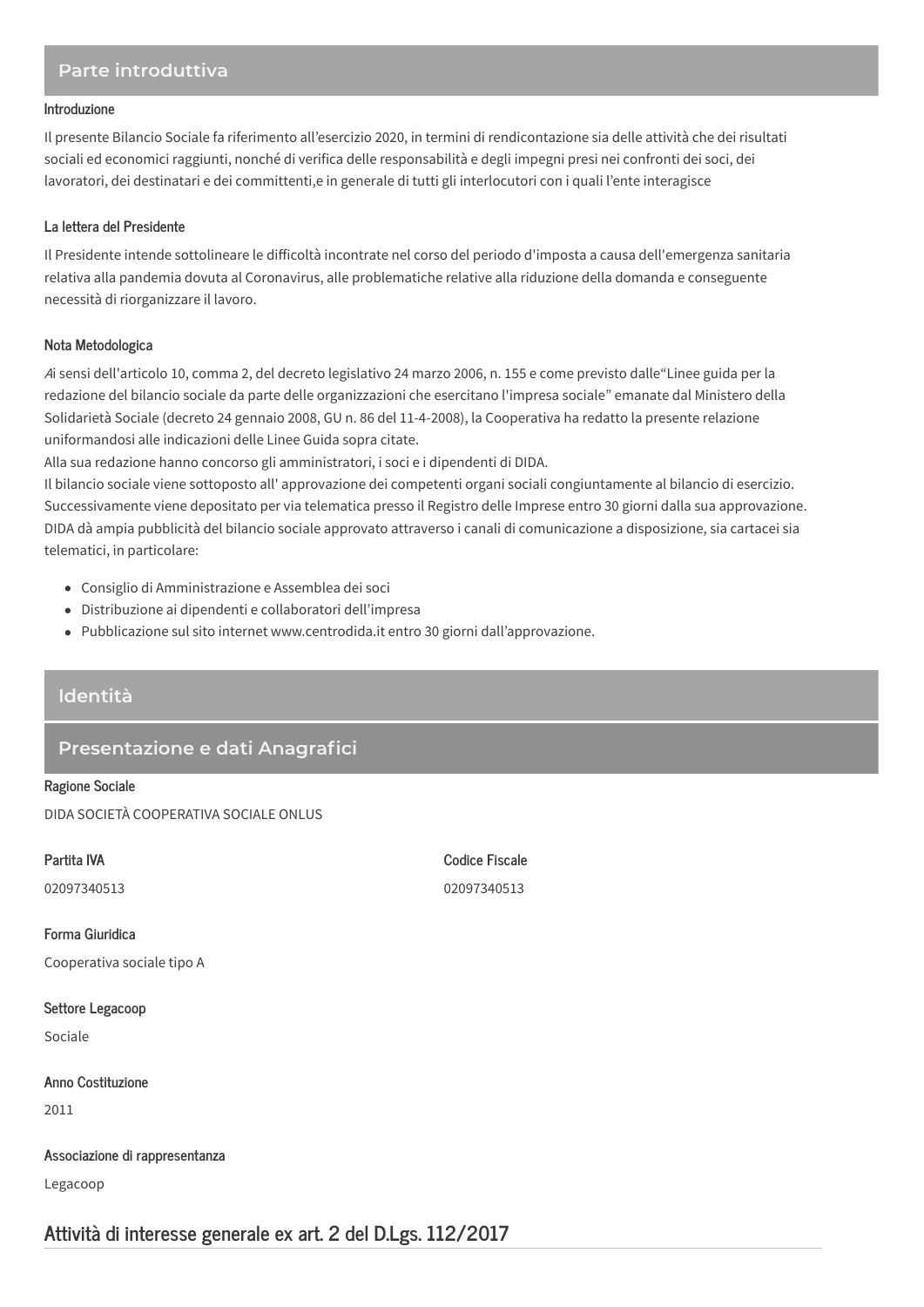### Tipologia attività

d) Educazione, istruzione e formazione professionale, ai sensi della legge 28 marzo 2003, n. 53, e successive modificazioni, nonché le attività culturali di interesse sociale con finalità educativa

#### Tipologia attività

I) Formazione extra-scolastica, finalizzata alla prevenzione della dispersione scolastica e al successo scolastico e formativo, alla prevenzione del bullismo ed al contrasto della povertà educativa

#### Descrizione attività svolta

La cooperativa sta lavorando attivamente in: dopo-scuola specialistici per bambini e ragazzi con D.S.A. e BES, volti a migliorare e potenziare l'autonomia e le metodologie di studio e dell'apprendimento; consulenza e sostegno psicologico alle famiglie e ai minori; progettazione e organizzazione di corsi di formazione rivolti a genitori e insegnanti. Le attività sono rivolte a persone svantaggiate

#### Principale attività svolta da statuto

Formazione

Descrivere sinteticamente gli aspetti socio-economici del contesto di riferimento e i territori in cui si opera. Per contesto si intende non solo l'ambito geografico in cui si svolge l'attività, ma anche tutti quei fenomeni e tendenze di carattere generale, che possono avere natura economica, politica e sociale e che condizionano e influenzano le scelte e i comportamenti della cooperativa/consorzio.

La cooperativa opera nel Valdarno aretino. Il Valdarno è un territorio vasto che si trova tra le città di Firenze e Arezzo, con una certa autonomia rispetto ai servizi offerti. Il territorio ha una proprio distretto Asl con cui la cooperativa collabora, così come diversi Istituti Comprensivi e scuole secondarie di 2° grado. La domanda di aiuto da parte delle famiglie valdarnesi con minori in condizioni di fragilità è grande e spesso senza rispostada parte del servizio pubblico a causa della grande mole di lavoro che quest'ultimo si trova a gestire. La cooperativa offre una serie di servizi che vanno sia ad affiancare quelli offerti dalla Asl di riferimento per minori in particolari condizioni di svantaggio, sia a sopperire quelli che il servizio pubblico non è grado di fornire. Questi servizi di supporto si riferiscono anche ai genitori che si trovano in particolari condizioni di difficoltà e che necessitano di un aiuto per la gestione dei figli.

Inoltre, visto la grande presenza di scuole di ogni ordine e grado nel territorio valdarnese, la cooperativa sostiene la formazione degli insegnanti e l'aggiornamento di questi su temi legati all'apprendimento e allo sviluppo psico-sociale dei bambini e degli adolescenti.

#### Regioni

Toscana

#### Province

Arezzo

| <b>Sede Legale</b> |                     |                       |                   |  |
|--------------------|---------------------|-----------------------|-------------------|--|
|                    |                     |                       |                   |  |
| Indirizzo          |                     | C.A.P.                |                   |  |
| Via A. Volta, 20   |                     | 52025                 |                   |  |
| Regione<br>Toscana | Provincia<br>Arezzo | Comune<br>Montevarchi |                   |  |
| <b>Telefono</b>    | Fax                 | Email                 | Sito Web          |  |
| 0559330160         | 0                   | info@centrodida.it    | www.centrodida.it |  |

# **Sede Operativa**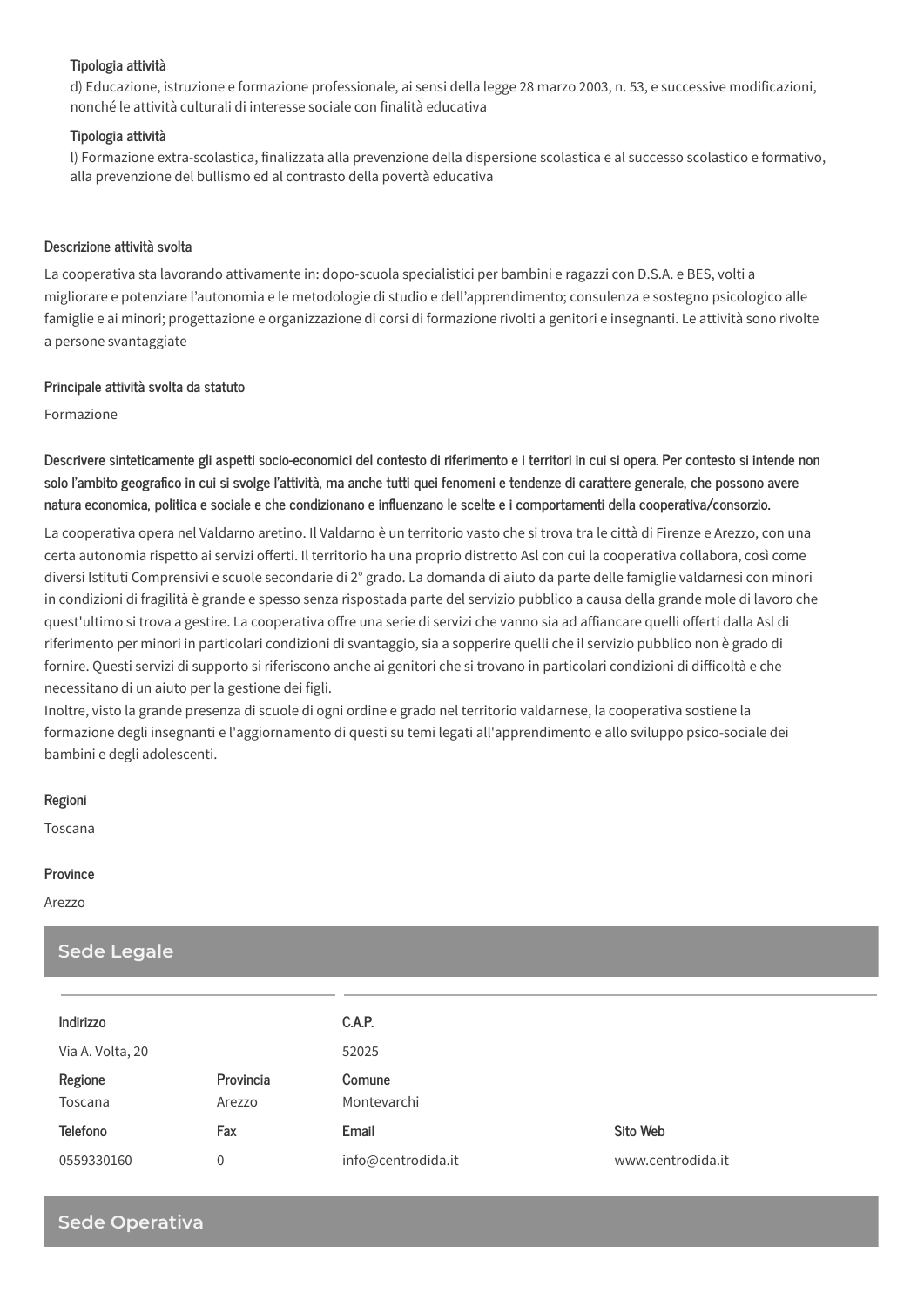# Storia dell'Organizzazione

### Breve storia dell'organizzazione della nascita al periodo di rendicontazione

La cooperativa DIDA (Diagnosi Interventi per i Disturbi dell'Apprendimento) si costituisce il 14 dicembre 2011 attraverso un atto costitutivo validato dal Dottor Notaio Pisapia tra quattro soci fondatori.

La motivazione che ha spinto i soci alla costituzione della cooperativa era di rendere legittimo un gruppo di persone che da anni collaboravano già insieme nei progetti educativi per minori con D.S.A. (Disturbi Specifici dell'Apprendimento) creati e portati avanti dalla dott.ssa Anna Maria Debolini.

La cooperativa ha di diritto la qualifica O.N.L.U.S., in quanto cooperativa sociale che svolge attività a favore di soggetti svantaggiati a diversi livelli.

Da allora la cooperativa sta lavorando attivamente in:

- dopo-scuola specialistici per bambini e ragazzi con D.S.A. e BES volti a migliorare e potenziare l'autonomia e le metodologie di studio e dell'apprendimento;

- consulenza e sostegno psicologico alle famiglie e ai minori;

- progettazione e organizzazione di corsi di formazione rivolti a genitori e insegnanti.

## Testimonianze dei soci fondatori e dei soci storici

La cooperativa è stata fondata da 4 soci, tre dei quali ancora presenti all'interno della cooperativa con ruoli diversi. In questi 10 anni di lavoro la Cooperativa si è ingrandita intorno a questo nucleo centrale che con il tempo è diventato più coeso, più competente e maturo e si è arricchito di giovani collaboratori. I soci fondatori sono profondamente legati alla cooperativa che considerano come una "figlia" che ha bisogno di attenzioni e cure per crescere ancora e migliorarsi.

# Mission, vision e valori

## Mission, finalità, valori e principi della cooperativa

La cooperativa progetta e gestisce servizi socio-educativi e formativi, per promuovere il benessere delle persone e della collettività, in risposta ai bisogni emersi attraverso l'ascolto e la relazione con il territorio, con professionalità e responsabilità. È in rete con soggetti diversi: servizi pubblico, associazioni, cooperative, scuole di ogni ordine e grado, comuni. Obiettivo prioritario di DIDA e' quello di proporre un modello integrato di educazione e formazione, che metta al centro la persona nella sua interezza, in grado di rispondere ai bisogni primari dei minori. In quest'ottica, eminentemente educativa, si radica l'attenzione alla dimensione sociale della formazione, incentrata sul valore del rispetto della persona in quanto portatrice di bisogni e di capacità, e agli elementi che possono promuovere una sempre maggiore qualità della vita. Inoltre, tra le tante attività, promuove e realizza servizi di supporto e sostegno scolastico ai minori con particolari fragilità. La cooperativa agisce con attenzione verso la sostenibilità sociale, ambientale ed economica e all'utilizzo efficiente e consapevole delle risorse.

Inoltre lavora per:

- · la promozione della formazione continua delle risorse interne attraverso l'organizzazione e partecipazione a specifici percorsi di sviluppo su tematiche di interesse professionalee/o trasversale:
- · la promozione di processi di innovazione nella ideazione e realizzazione di interventi formativi e di orientamento capaci di intercettare le nuove esigenze e i bisogni emersi dal contesto in cui opera.

## **Governance**

### Sistema di governo

La Società è amministrata da un Consiglio di Amministrazione composto dal Presidente, dal Vice Presidente e da un Consigliere.

La nomina del Presidente o Vice-Presidente è effettuata dal Consiglio di amministrazione nella prima riunione.

L'amministrazione della cooperativa può essere affidata anche a soggetti non soci, la maggioranza dei componenti il Consiglio di amministrazione è comunque scelta tra i soci cooperatori.

L'Organo amministrativo rimane in carica per il periodo fissato all'atto della nomina; in mancanza di fissazione di termine,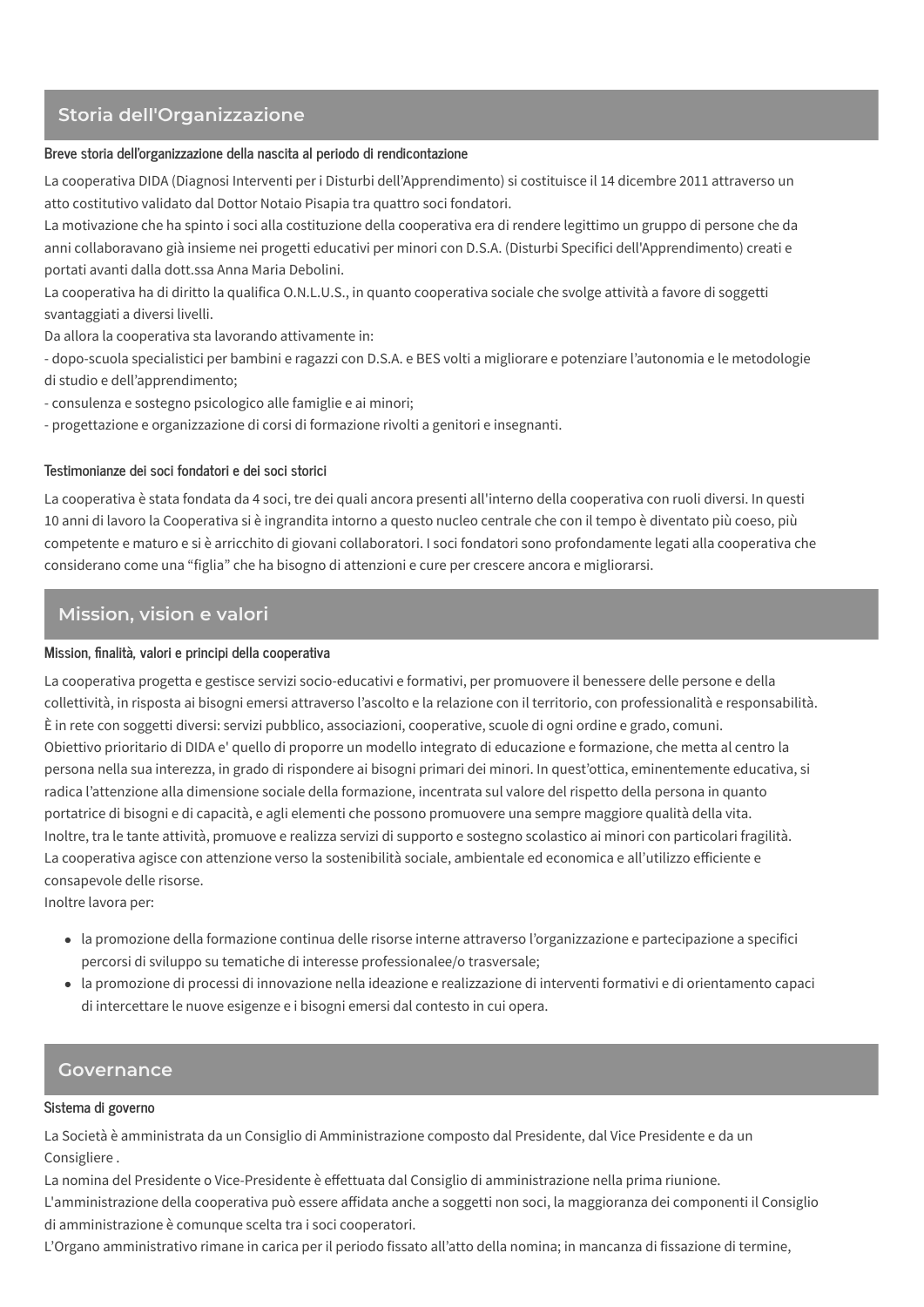l'Organo rimane in carica fino a revoca o dimissioni.

## Organigramma



## Responsabilità e composizione del sistema di governo

Gli Amministratori sono investiti dei più ampi poteri per la gestione della Società, esclusi solo quelli riservati all'Assemblea dalla legge e dallo statuto.

Il Consiglio di amministrazione può delegare parte delle proprie attribuzioni, ad eccezione delle materie previste dall'art. 2381 del codice civile, dei poteri in materia di ammissione, recesso ed esclusione dei soci e delle decisioni che incidono sui rapporti mutualistici con i soci, ad uno o più dei suoi componenti, oppure ad un Comitato esecutivo formato da alcuni dei suoi componenti, determinando il contenuto, i limiti e le eventuali modalità di esercizio della delega.

Il comitato esecutivo ovvero l'amministratore o gli amministratori delegati, potranno compiere tutti gli atti di ordinaria e straordinaria amministrazione che risulteranno dalla delega conferita dal consiglio di amministrazione, con le limitazioni e le modalità indicate nella delega stessa.

Ogni novanta giorni gli organi delegati devono riferire agli Amministratori e al Collegio sindacale sul generale andamento della gestione e sulla sua prevedibile evoluzione, nonché sulle operazioni di maggior rilievo, in termini di dimensioni o caratteristiche, effettuate dalla Cooperativa e dalle sue controllate.

L'Organo amministrativoè convocato dal Presidente tutte le volte nelle quali vi sia materia su cui deliberare, oppure quando ne sia fatta domanda da almeno un terzo degli Amministratori.

Ogni amministratore deve dare notizia agli altri amministratori ed al collegio sindacale, se nominato, di ogni interesse che, per conto proprio o di terzi, abbia in una determinata operazione della società, precisandone la natura, i termini, l'origine, e la portata; se si tratta di amministratore delegato deve altresì astenersi dal compiere l'operazione, investendo della stessa l'organo amministrativo.

Le adunanze dell'Organo amministrativo sono valide quando vi intervenga la maggioranza degli Amministratori in carica. Le deliberazioni sono prese a maggioranza assoluta dei voti.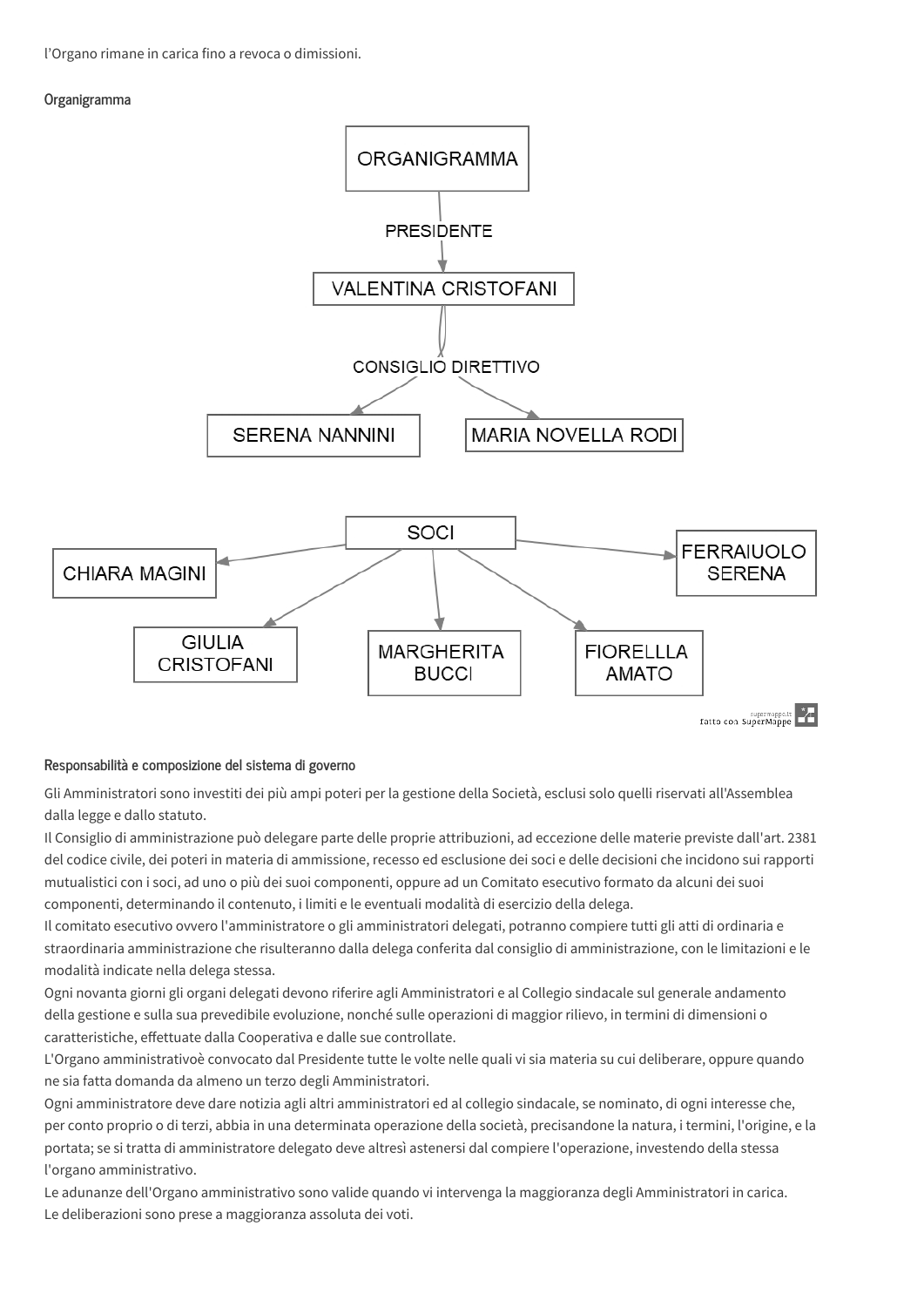# Responsabilità e composizione del sistema di governo

| Nominativo           | Carica ricoperta                                | Data prima nomina | Periodo in carica |
|----------------------|-------------------------------------------------|-------------------|-------------------|
| Cristofani Valentina | Presidente del consiglio di amministrazione     | 28-12-2011        | 3 anni            |
| <b>Nominativo</b>    | Carica ricoperta                                | Data prima nomina | Periodo in carica |
| Nannini Serena       | Vicepresidente del consiglio di amministrazione | 28-12-2011        | 3 anni            |
| <b>Nominativo</b>    | Carica ricoperta                                | Data prima nomina | Periodo in carica |
| Rodi Maria Novella   | Consigliere                                     | 28-12-2011        | 3 anni            |

# Focus su presidente e membri del CDA

| Presidente e legale rappresentante in carica          |                                        |                                                 |                                     |
|-------------------------------------------------------|----------------------------------------|-------------------------------------------------|-------------------------------------|
| Nome e Cognome del Presidente<br>Cristofani Valentina |                                        |                                                 |                                     |
| Durata Mandato (Anni)<br>3                            |                                        | Numero mandati del Presidente<br>$\overline{2}$ |                                     |
| Consiglio di amministrazione                          |                                        |                                                 |                                     |
| Numero mandati dell'attuale Cda<br>2                  |                                        | Durata Mandato (Anni)<br>3                      | N.º componenti persone fisiche<br>3 |
| Femmine<br>3                                          | <b>Totale Femmine</b><br>100,00%       |                                                 |                                     |
| fino a 40 anni<br>2                                   | Totale fino a 40 anni<br>66,67%        |                                                 |                                     |
| da 41 a 60 anni<br>1                                  | Totale da 41 a 60 anni<br>33,33 %      |                                                 |                                     |
| Nazionalità italiana<br>3                             | Totale Nazionalità italiana<br>100,00% |                                                 |                                     |

# **Partecipazione**

## Vita associativa

Il numero dei soci è illimitato e non può essere inferiore al minimo stabilito dalla legge.

Possono essere soci cooperatori le persone fisiche appartenenti alle seguenti categorie:

a) soci lavoratori che prestano attività di lavoro remunerato.b) soci volontari che prestano attività di lavoro a titolo di volontariato, nel limite del 50% del numero complessivo dei soci, spontaneamente e non in esecuzione di specifici obblighi giuridici, gratuitamente, senza fine di lucro, anche indiretto, ma esclusivamente per fini di solidarietà.

In nessun caso possono essere soci coloro che esercitano in proprio imprese identiche od affini, o partecipano a società che, secondo la valutazione dell'Organo amministrativo, si trovino, per l'attività svolta, in effettiva concorrenza con la Cooperativa.

Chi intende essere ammesso come socio dovrà presentare all'Organo amministrativo domanda scritta che dovrà contenere: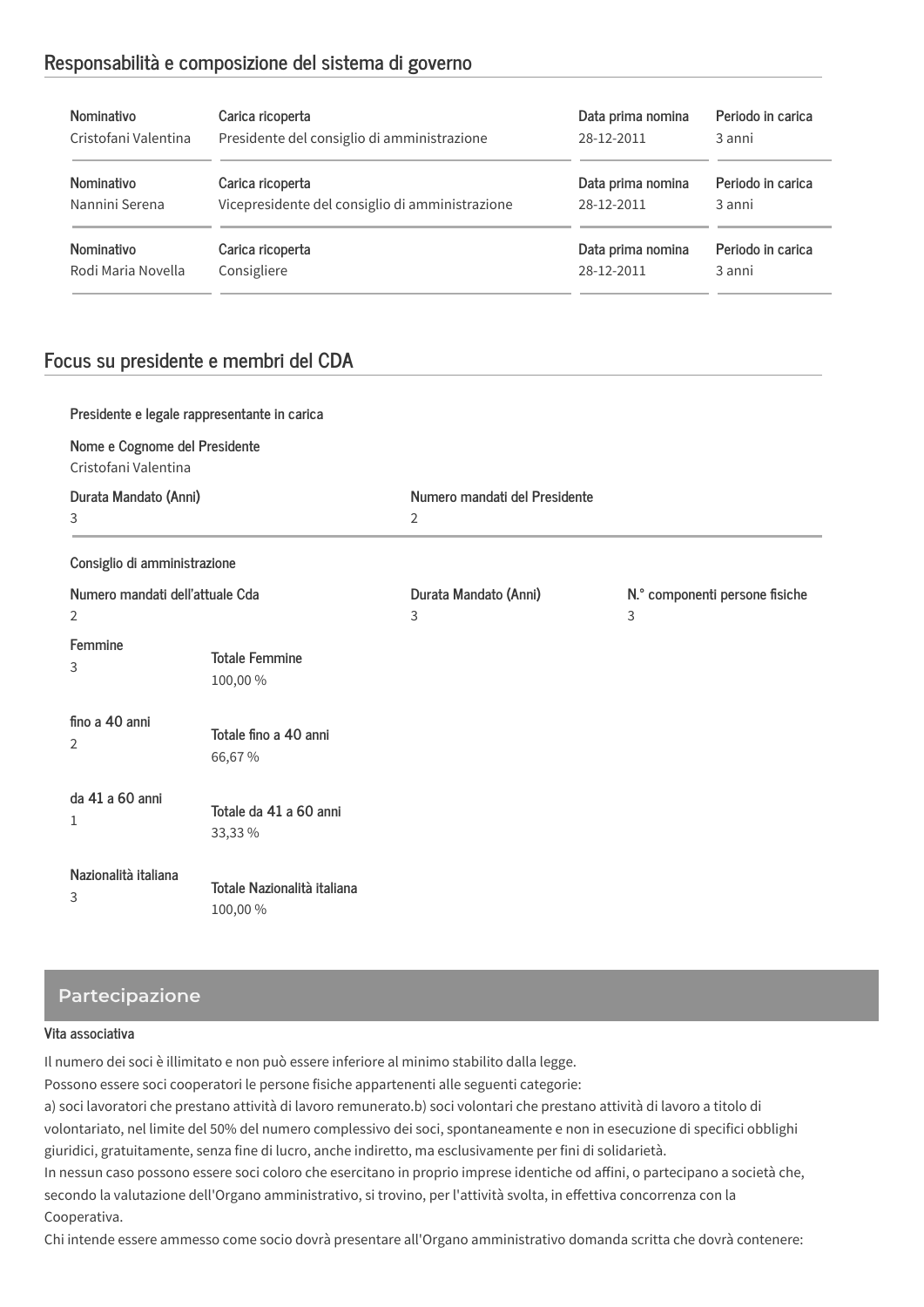a) l'indicazione del nome, cognome, residenza, data e luogo di nascita;

b) l'indicazione della categoria di soci cui intende essere iscritto e del possesso dei requisiti necessari;

c) l'ammontare del capitale che propone di sottoscrivere, il quale non dovrà comunque essere inferiore, né superiore, al limite minimo e massimo fissato dalla legge;

L'Organo amministrativo, accertata l'esistenza dei requisiti di cui al precedente art. 5 delibera sulla domanda secondo criteri non discriminatori, coerenti con lo scopo mutualistico e l'attività economica svolta.

La deliberazione di ammissione deve essere comunicata all'interessato e annotata, a cura dell'Organo amministrativo, sul libro dei soci.

L'Organo amministrativo deve, entro 60 giorni, motivare la deliberazione di rigetto della domanda di ammissione e comunicarla agli interessati.

Qualora la domanda di ammissione non sia accolta dall'Organo amministrativo, chi l'ha proposta può, entro il termine di decadenza di 60 giorni dalla comunicazione del diniego, chiedere che sull'istanza si pronunci l'Assemblea, la quale delibera sulle domande non accolte, se non appositamente convocata, in occasione della successiva convocazione.

L'Organo amministrativo, nella relazione al bilancio, o nella nota integrativa allo stesso, illustra le ragioni delle determinazioni assunte con riguardo all'ammissione di nuovi soci.

I soci hanno diritto di:

a) partecipare alle deliberazioni dell' Assemblea ed alla elezione delle cariche sociali;

b) usufruire dei servizi e dei vantaggi offerti dalla Cooperativa nei modi e nei limiti fissati dagli eventuali regolamenti e dalle deliberazioni degli organi sociali;

c) prendere visione del bilancio annuale e di presentare agli organi sociali eventuali osservazioni od appunti riferentisi alla gestione sociale;

d) ricevere dall'Organo amministrativo notizie sugli affari sociali e consultare con le modalità previste dalla legge i libri sociali e i documenti relativi all'amministrazione.

Fermi restando gli altri obblighi nascenti dalla legge e dallo statuto, i soci sono obbligati a:

a) versare, con le modalità e nei termini fissati dall'Organo amministrativo:

- il capitale sottoscritto;

- la tassa di ammissione, a titolo di rimborso delle spese di istruttoria della domanda di ammissione;

- il sovrapprezzo eventualmente determinato dall'Assemblea in sede di approvazione del bilancio su proposta degli Amministratori:

b) cooperare al raggiungimento dei fini sociali ed astenersi da ogni attività che sia comunque in contrasto con questi e con gli interessi della cooperativa;

c) osservare lo statuto, i regolamenti interni e le deliberazioni adottate dagli organi sociali.

I soci decidono sulle materie riservate alla loro competenza dalla legge, dal presente atto costitutivo, nonché sugli argomenti che uno o più amministratori o tanti soci che rappresentano almeno un terzo dei voti spettanti a tutti i soci sottopongono alla loro approvazione.

In ogni caso sono riservate alla competenza dei soci:

a) l'approvazione del bilancio e la distribuzione degli utili;

b) la nomina dell'Organo amministrativo;

c) la nomina nei casi previsti dall'articolo 2543 dei Sindaci e del Presidente del Collegio sindacale o del revisore;

d) le deliberazioni di cui all'art. 19 dello Statuto;

e) le modificazioni dell'atto costitutivo;

f) la decisione di compiere operazioni che comportano una sostanziale modificazione dell'oggetto sociale determinato nell'atto costitutivo o una rilevante modificazione dei diritti dei soci.

### Numero aventi diritto di voto

 $\mathsf{R}$ 

N. di assemblee svolte nel periodo di rendicontazione

 $\mathbf{1}$ 

# Mappa degli Stakeholder

### Mappa degli Stakeholder

All'interno di DIDA gli Stakeholder sono: i soci stessa della cooperativa (interni), le pubbliche amministrazioni quando ci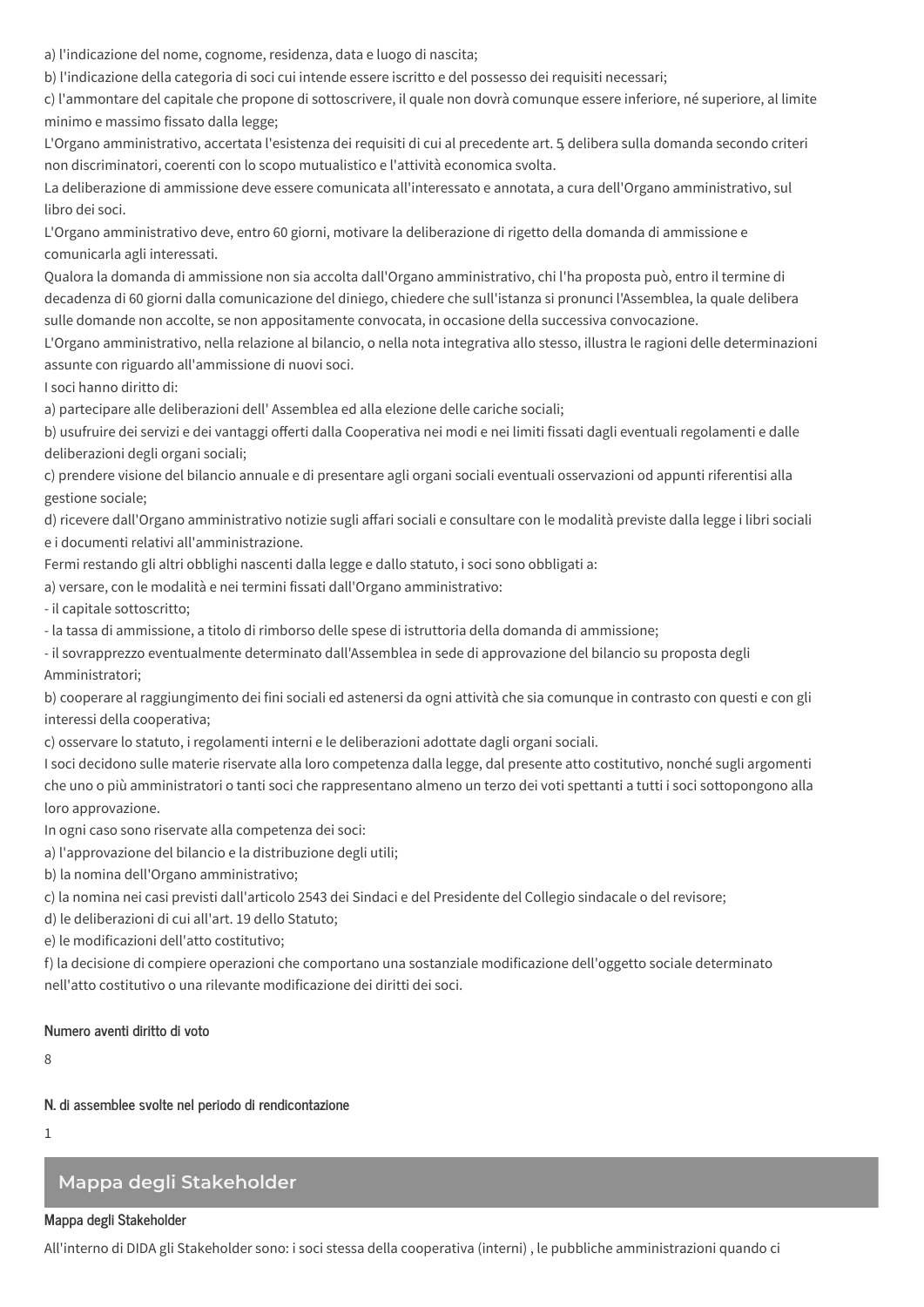troviamo a collaborare con loro, gli Istituti comprensivi e le scuole superiori, gli utenti e le loro famiglie (esterni).

#### Immagine



## Sociale: Persone, Obiettivi e Attività

# Sviluppo e valorizzazione dei soci

#### Vantaggi di essere socio

Chi intende essere ammesso come socio deve presentare all'organo amministrativo domanda scritta che dovrà contenere i dati personali, la categoria di soci a cui intende essere iscritto e il possesso dei requisiti necessari, l'ammontare del capitale che propone sottoscrivere. L'organo amministrativo, accertata l'esistenza dei requisiti, delibera sulla domanda secondo criteri non discriminatori, coerenti con lo scopo mutualistico e l'attività economica svolta. La delibera di ammissione deve essere comunicata all'interessato e annotata sul libro soci. L'organo amministrativo, deve, entro 60 giorni, motivare la delibera di rigetto della domanda e comunicarla agli interessati. Se la domanda non è accolta, chi l'ha presentata può chiedere che sull'istanza si pronunci l'assemblea.

I soci hanno diritto a:

- 1. partecipare alle deliberazioni dell'assemblea e alle elezioni delle cariche sociali;
- 2. usufruire dei vantaggi e dei servizi offerti dalla cooperativa nei modi fissati dai regolamenti;
- 3. prendere visione del bilancio annuale e presentare eventuali osservazioni riferentesi alla gestione sociale;
- 4. riceve notizie sugli affari sociali e consultare i libri sociali e i documenti amministrativi nei limiti previsti dalla legge.

### I soci sono obbligati a:

- 1. versare il capitale sottoscritto, la tassa di ammissione;
- 2. cooperare al raggiungimento dei fini sociali ed astenersi da ogni attività in contrasto con gli interessi della cooperativa;
- 3. osservare lo statuto, i regolamenti interni e le delibere.

# Numero e Tipologia soci

Soci Ordinari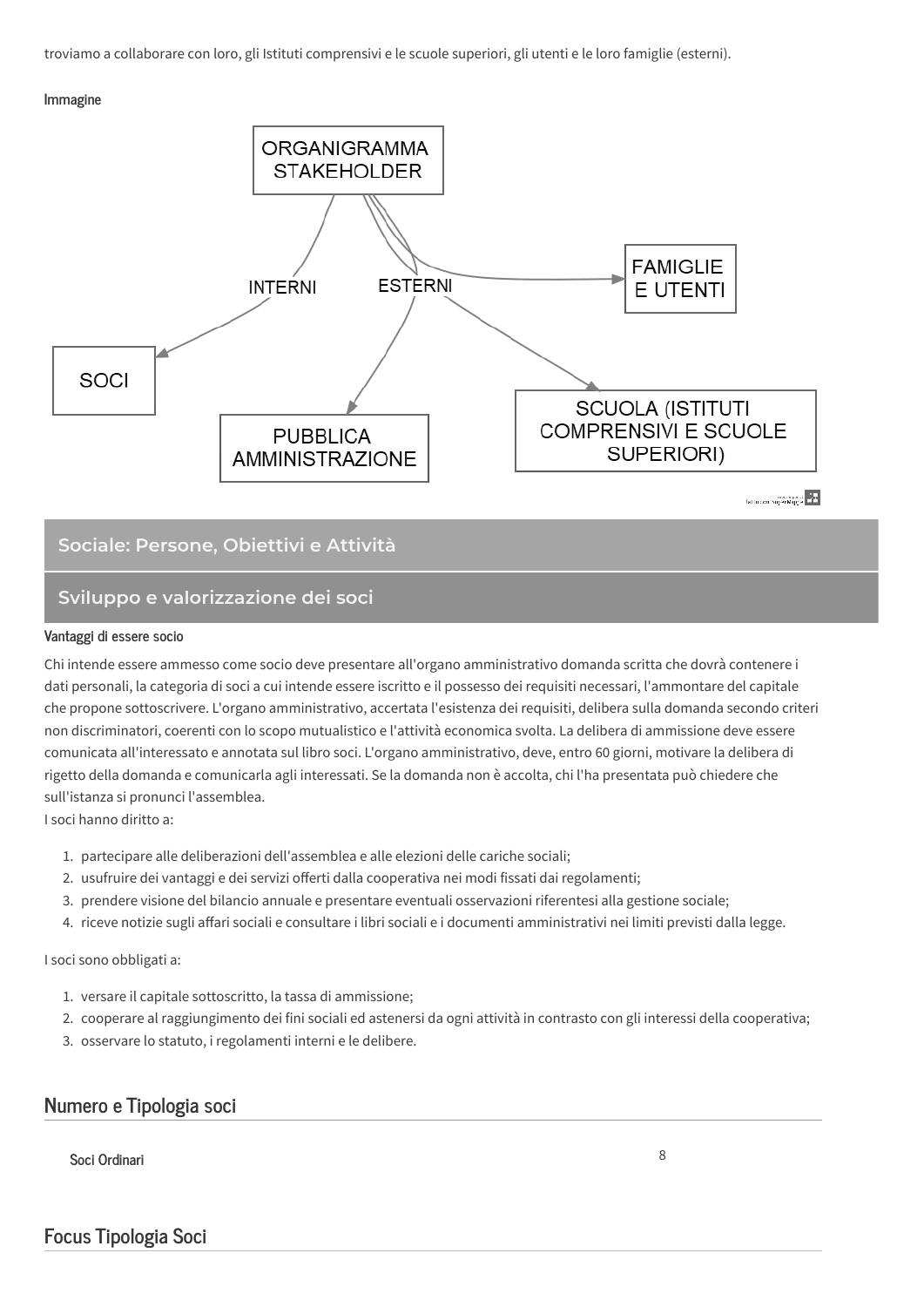Soci Lavoratori  $\overline{8}$ Soci Svantaggiati  $\overline{0}$ Soci Persone Giuridiche  $\Omega$ 

# Tipologia di cooperative consorziate

| Cooperative sociali di TIPO A<br>$\mathbf 0$ | Cooperative sociali di TIPO B<br>$\boldsymbol{0}$ | Cooperative sociali ad oggetto misto (A+B)<br>$\boldsymbol{0}$ |
|----------------------------------------------|---------------------------------------------------|----------------------------------------------------------------|
| 0,00 %                                       | 0,00%                                             | 0,00%                                                          |
| Altro<br>(Numero)                            |                                                   |                                                                |
| 0<br>0,00%                                   |                                                   |                                                                |
|                                              |                                                   | Totale<br>0,00                                                 |

# Elenco cooperative consorziate per territorio

# Anzianità associativa

| Da 0 a 5 anni | Da 6 a 10 anni<br>$\mathbf{r}$ | Da 11 a 20 anni | Oltre 20 anni<br>U |
|---------------|--------------------------------|-----------------|--------------------|
| 37,50 %       | 62,50 %                        | $0,00\%$        | $0,00\%$           |

**Totale** 8.00

# Occupazione: sviluppo e valorizzazione dei lavoratori

### Politiche del lavoro e salute e sicurezza, contratti di lavoro applicati

La DIDA si è affidata all'Ingegnere Iole Montefusco per gli adempimenti in merito alla sicurezza sul lavoro.

La cooperativa è in regola con gli obblighi dettati dalle leggi sulla sicurezza nei luoghi di lavoro in particolare il dlgs 81/08: · ha redatto il documento di valutazione dei rischi (DVR), con gli aggiornamenti necessari correlati all'emergenza legata alla diffusione del virus SARS-CoV-2 e adottato il protocollo di sicurezza anticontagio emergenza covid-19 e le misure di contenimento della diffusione del virus SARS-CoV-2 negli ambienti di lavoro coinvolgendo tutti i lavoratori dipendenti · nominati il responsabile del servizio prevenzione e protezione (RSPP), addetto pronto soccorso e antincendio

· i dipendenti hanno seguito il corso di formazione obbligatoria di cui all'art.37 DLgs 81/08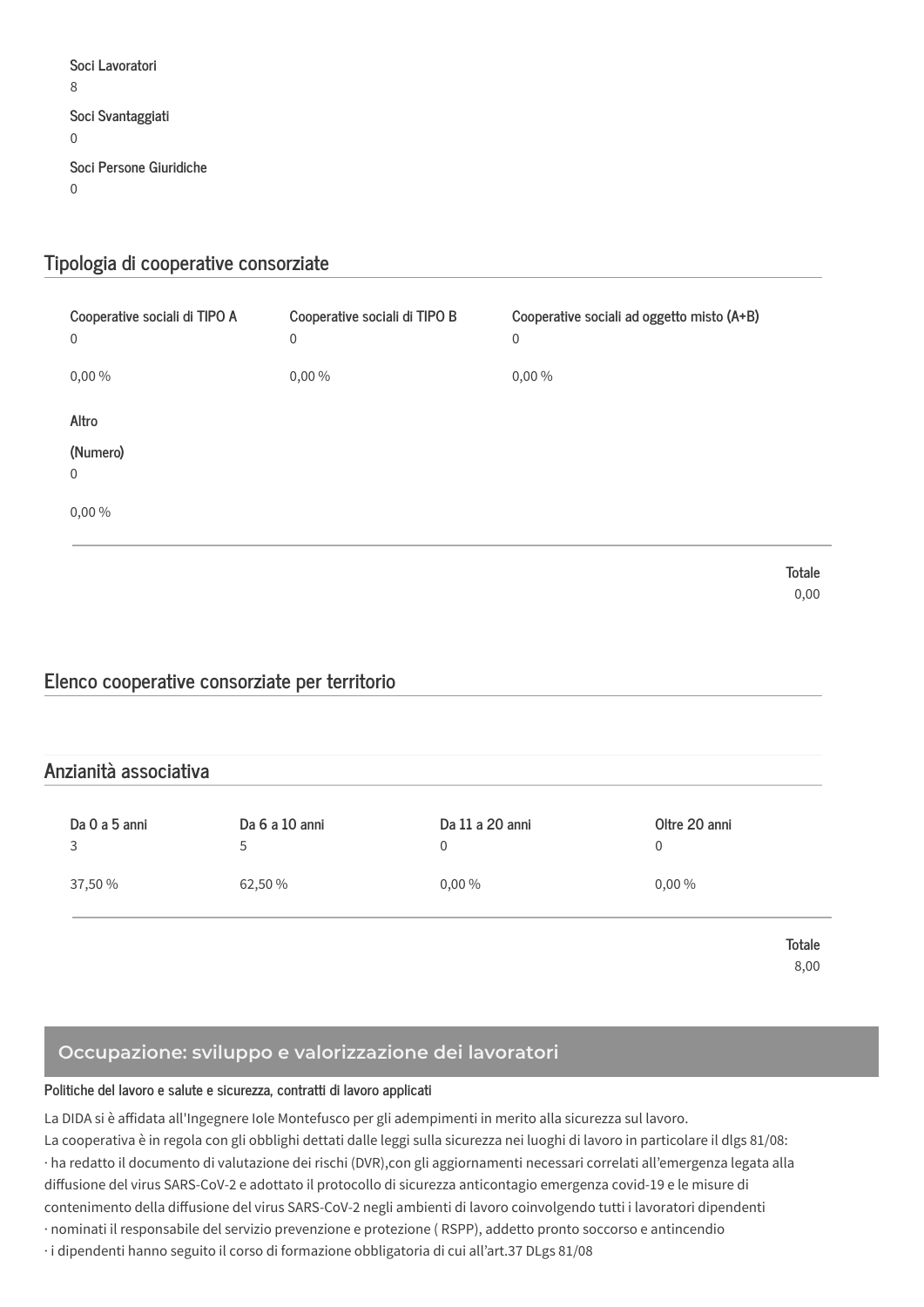· In attuazione degli artt. 18 e 41del Dlgs 81/08 è stato nominato il medico competente e assicurata la sorveglianza sanitaria

# Numero Occupati

## $\overline{3}$

# Occupati soci e non soci

| Occupati soci Maschi<br>0                    | Occupati soci Femmine<br>$\overline{2}$   |                                                                            |                                  |                                                                |                       |
|----------------------------------------------|-------------------------------------------|----------------------------------------------------------------------------|----------------------------------|----------------------------------------------------------------|-----------------------|
|                                              |                                           |                                                                            |                                  |                                                                | <b>Totale</b><br>2,00 |
| Occupati non soci Maschi<br>0                | Occupati non soci Femmine<br>$\mathbf{1}$ |                                                                            |                                  |                                                                |                       |
|                                              |                                           |                                                                            |                                  |                                                                | <b>Totale</b><br>1,00 |
| Occupati soci fino ai 40<br>anni<br>1        | Occupati soci da 41 a 60 anni<br>1        |                                                                            | Occupati soci oltre 60 anni<br>0 |                                                                |                       |
|                                              |                                           |                                                                            |                                  |                                                                | <b>Totale</b><br>2,00 |
| Occupati NON soci fino ai<br>40 anni<br>1    | 0                                         | Occupati NON soci fino dai 41 ai 60 anni Occupati NON soci oltre i 60 anni | 0                                |                                                                |                       |
|                                              |                                           |                                                                            |                                  |                                                                | <b>Totale</b><br>1,00 |
| Occupati soci con Laurea<br>1                |                                           | Occupati soci con Scuola media superiore<br>1                              |                                  | Occupati soci con Scuola media<br>inferiore<br>0               |                       |
| Occupati soci con Scuola elementare<br>0     |                                           | Occupati soci con Nessun titolo<br>0                                       |                                  |                                                                |                       |
|                                              |                                           |                                                                            |                                  |                                                                | <b>Totale</b><br>2,00 |
| Occupati NON soci con Laurea<br>1            |                                           | Occupati NON soci con Scuola media<br>superiore<br>$\,0\,$                 |                                  | Occupati NON soci con Scuola media<br>inferiore<br>$\mathbf 0$ |                       |
| Occupati NON soci con Scuola elementare<br>0 |                                           | Occupati NON soci con Nessun titolo<br>0                                   |                                  |                                                                |                       |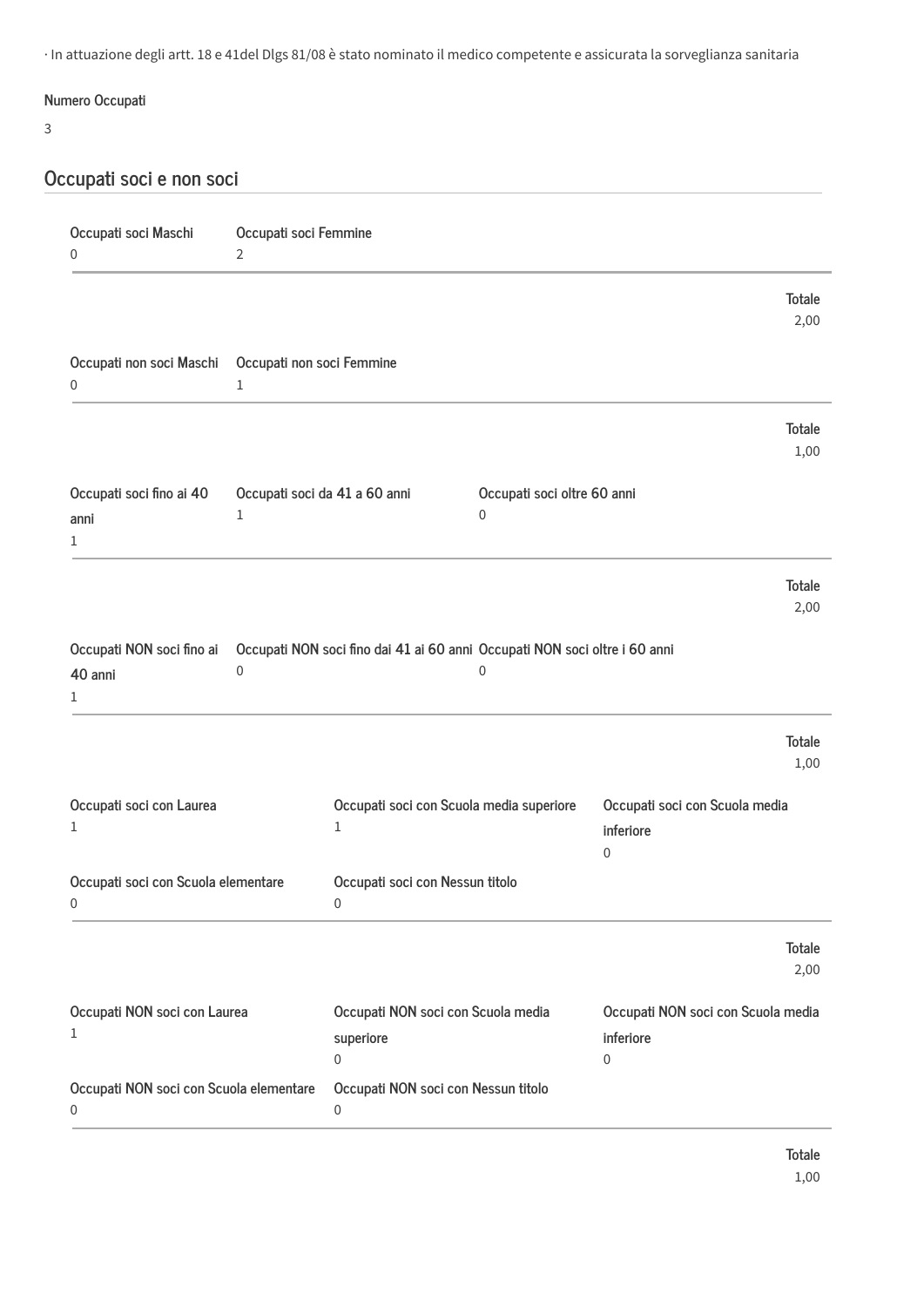| Occupati soci con Nazionalità Italiana     | Occupati soci con Nazionalità Europea non | Occupati soci con Nazionalità     |
|--------------------------------------------|-------------------------------------------|-----------------------------------|
| 2                                          | italiana                                  | Extraeuropea                      |
|                                            | $\mathbf 0$                               | 0                                 |
|                                            |                                           | Totale                            |
|                                            |                                           | 2,00                              |
| Occupati NON soci con Nazionalità Italiana | Occupati NON soci con Nazionalità Europea | Occupati NON soci con Nazionalità |
| $\mathbf{1}$                               | non italiana                              | Extraeuropea                      |
|                                            | $\mathbf 0$                               | 0                                 |
|                                            |                                           | Totale                            |
|                                            |                                           | 1,00                              |

# Volontari e tirocinanti (svantaggiati e non)

| Volontari Svantaggiati<br>Maschi<br>0 | Volontari Svantaggiati<br>Femmine<br>$\Omega$ | Volontari NON Svantaggiati<br>Maschi<br>$\mathbf 0$ | Volontari NON Svantaggiati<br>Femmine<br>0 |
|---------------------------------------|-----------------------------------------------|-----------------------------------------------------|--------------------------------------------|
|                                       | Totale svantaggiati<br>0,00                   |                                                     | Totale non svantaggiati<br>0,00            |
| Tirocinanti Svantaggiati<br>Maschi    | Tirocinanti Svantaggiati<br>Femmine           | Tirocinanti NON Svantaggiati<br>Maschi              | Tirocinanti NON Svantaggiati<br>Femmine    |
| $\Omega$                              | $\Omega$                                      | $\mathbf{0}$                                        | 0                                          |
|                                       | Totale svantaggiati<br>0,00                   |                                                     | Totale non svantaggiati<br>0,00            |

# Tipologia di contratti di lavoro applicati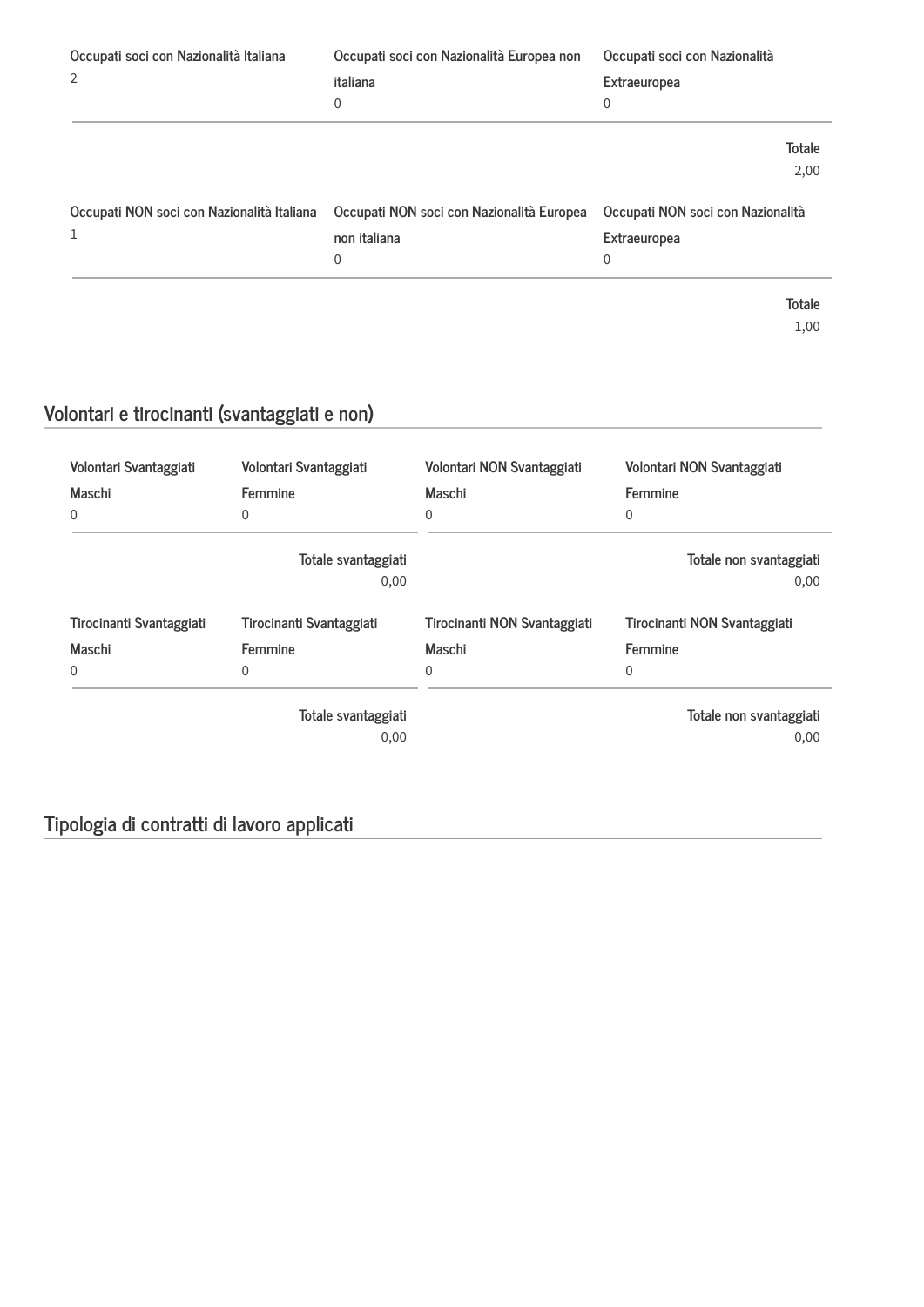### Nome contratto

## COOP SOCIALI 381/91 TERZIARIO

| Dipendenti a tempo indeterminato e a tempo pieno<br>$\mathbf 0$ | 0,00%   |
|-----------------------------------------------------------------|---------|
| Dipendenti a tempo indeterminato e a part time<br>3             | 25,00 % |
| Dipendenti a tempo determinato e a tempo pieno<br>$\mathbf{0}$  | 0,00%   |
| Dipendenti a tempo determinato e a part time<br>$\mathbf 0$     | 0,00%   |
| Collaboratori continuative<br>$\mathbf 0$                       | 0,00%   |
| Lavoratori autonomi<br>9                                        | 75,00 % |
| Altre tipologie di contratto<br>$\mathbf 0$                     | 0,00%   |

Totale 12,00

# Struttura dei compensi, delle retribuzioni, delle indennità erogate

| Organo di amministrazione e controllo |              |
|---------------------------------------|--------------|
| Retribuzione annua lorda massima      | Rapporto     |
| 11236                                 | 0.45         |
| Tipologia                             | Importo      |
| compensi                              | $\Omega$     |
|                                       |              |
| Tipologia                             | Importo      |
| compensi                              | $\mathbf 0$  |
| Tipologia                             | Importo      |
| compensi                              | $\mathbf{0}$ |
| Tipologia                             | Importo      |
| compensi                              | $\mathbf 0$  |
|                                       |              |

# Volontari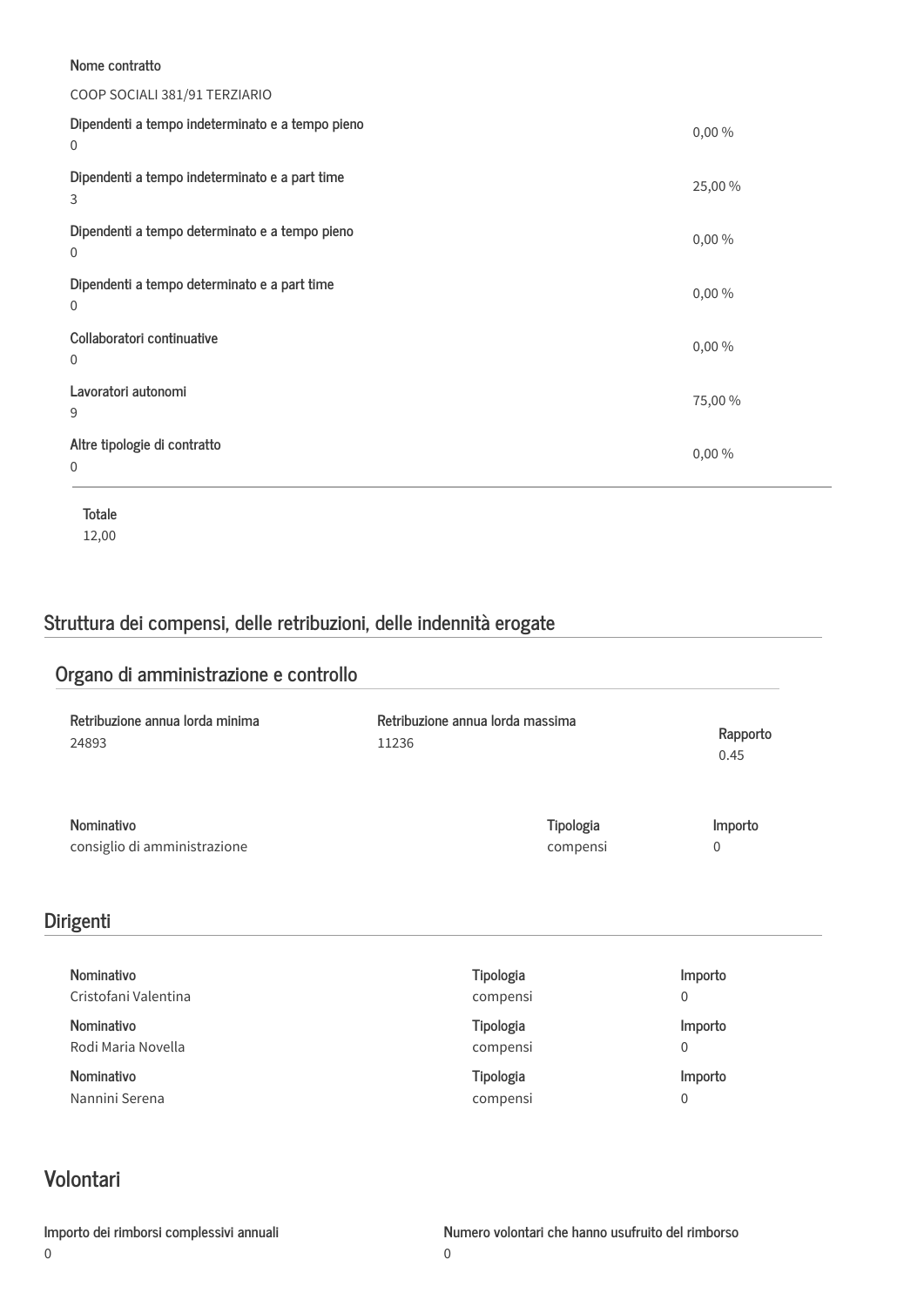## **Turnover**

| Entrati nell'anno di rendicontazione (A) | Usciti nell'anno di rendicontazione (B) (Tutte le cessazioni,     | Organico medio |
|------------------------------------------|-------------------------------------------------------------------|----------------|
| (Tutte le assunzioni avvenute al 31/12)  | dimissioni, licenziamenti, pensionamenti, ecc. avvenute al 31/12) | al 31/12 (C)   |
| - 0                                      |                                                                   |                |

Rapporto % turnover 33 %

### Malattia e infortuni

nessuno

Valutazione clima aziendale interno da parte dei dipendenti

## **Formazione**

### Tipologia e ambiti corsi di formazione

Le attività di formazione rivolte ai soci e ai dipendenti sono sempre nuove e hanno l'obiettivo di aumentare la competenza dei lavoratori e innalzare la qualità dei servizi coinvolti.

In particolare nell'anno 2020 sono state seguiti i seguenti corsi di formazione:

- · febbraio: seminario on line "Alla scoperta del Linguaggio" Cooperativa Anastasis.
- · 17 marzo: webinair "Colloqui psicologici online: consigli pratici e tecnici", Dott.ssa Ada Moscarrilla, Formazione continua in psicologia.
- · 27 marzo: webinair "La reazione di aiuto a distanza con gli adolescenti, le problematiche più comuni e come affrontarle", Dott.ssa Maura Manca, Formazione continua in psicologia.
- · aprile : corso on line "La C.A.A:, comunicazione aumentativa alternativa nella pratica quotidiana" Igea Cps.
- · aprile : Seminario online "La didattica efficace e la metacognizione" Igea Cps.
- · aprile: Corso online: "Disturbi del neurosviluppo nel bambino; deficit di attenzione e iperattività, di apprendimento e correlati. Fisiopatologia, clinica e terapia."Dynamicom Education.
- 13 maggio: webinair "Trauma, attaccamento, regolazione emotiva, competenza. Strategie di intervento con bambini e adolescenti", Dott.ssa Margaret Blaustein, Istituto Psicologia Applicata.
- 22-23-24 maggio: Convegno "Il ritiro sociale degli adolescenti. Clinica del ritiro sociale" a cura di Matteo Lancini, a distanza
- · 9 giugno: Corso online "Accettazione della diagnosi di DSA supporto alla famiglia e al bambino" organizzata dalla Cooperativa Anastasis, formazione di 4 ore.
- 10 giugno: webinair "Le emozioni nei bambini" a cura del Circolo farfalla: formazione e consulenza pedagogica
- · 19 giugno: Corso online "Alleniamoci alla letto-scrittura ... InTempo" organizzata dalla Cooperativa Anastasis, formazione di 4 ore
- luglio : Corso FAD "Il trattamento dei disturbi dello spettro autistico in una prospettiva life-spam" Fadecm.
- 25-26 settembre: Corso online "Difficoltà di attenzione e di comportamento"organizzata dalla Cooperativa Anastasis, formazione di 6,5 ore.
- 8 settembre-8 ottobre: Corso online "Fare inclusione a distanza" organizzata da Formazione Erickson, formazione di 25 ore

# Tipologia e ambiti corsi di formazione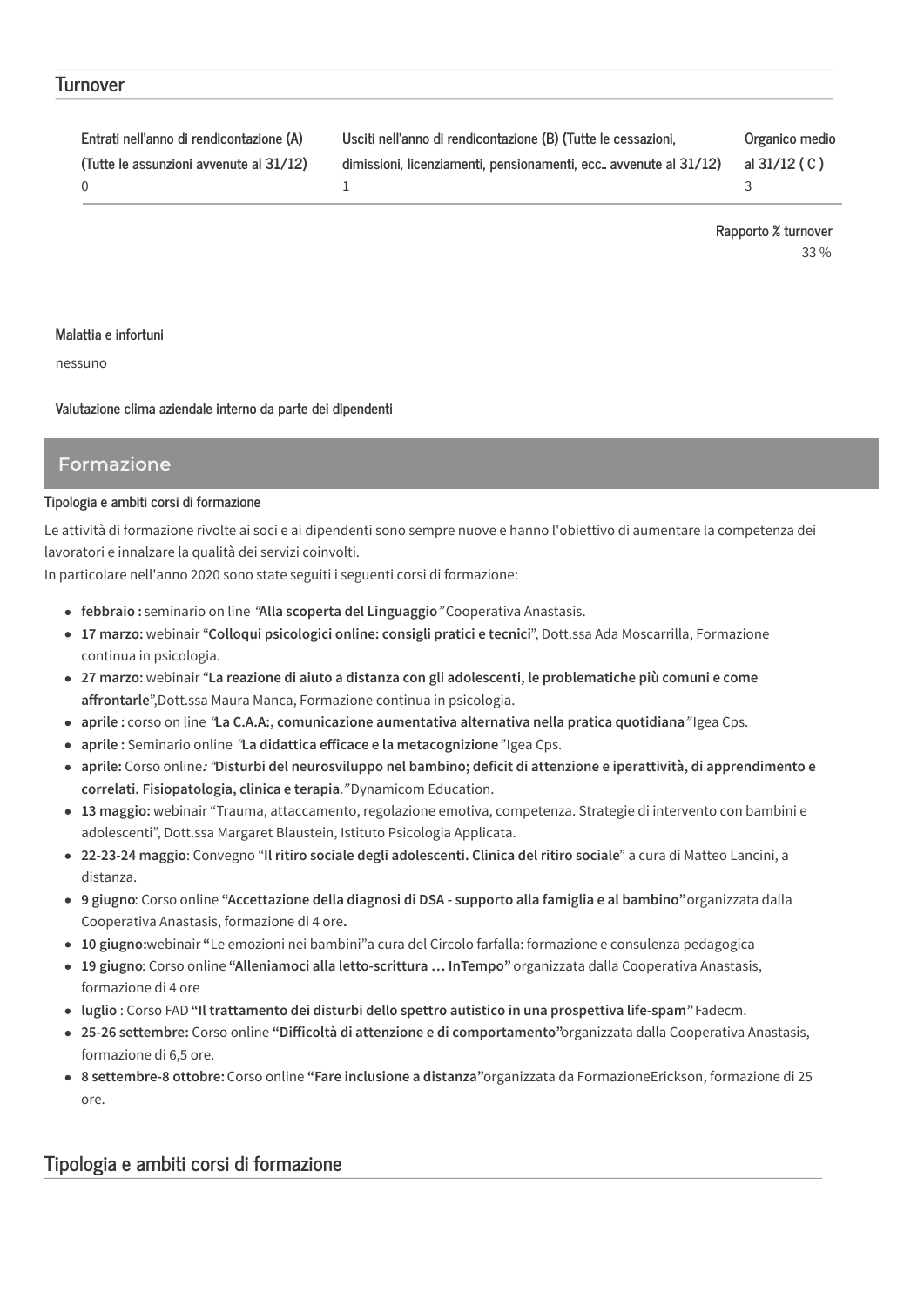# Ore medie di formazione per addetto

Ore di formazione complessivamente erogate nel periodo di rendicontazione

 $6\overline{6}$ 

# Qualità dei servizi

# Attività e qualità di servizi

## **Descrizione**

## GENNAIO2012-OGGI

• "Ludostudio: laboratori per l'apprendimento": servizio di extrascuola specialistico, con la modalità del piccolo gruppo, rivolto ai bambini e ai ragazzi a partire dai 5 anni di eta' con difficoltà edisturbispecifici dell'Apprendimento(DSA) e con Bisogni Educati Speciali (BES).Leprincipaliattività svoltesono:sostegno nell'esecuzionedeicompiti scolastici, insegnamentoall'uso distrumenticompensativiindividualizzati, individuazionediefficacistrategie distudioe sostegnopsicoeducativo.

Totale organico nel periodo di rendicontazione

Rapporto Infinity

- "Estate con DIDA":centri estivi rivolti ai minori dai 6 ai 18 anni, con difficoltà diapprendimento e altri BES, rivolti al recupero degli apprendimenti persi durante l'anno e al consolidamentodelle competenze, al rafforzamento delle relazioni sociali e della fiducia in sé stessi. Il centro estivo prevede la divisione dei partecipanti in base all'età e attività specifiche per le classi frequentate.
- Consulenza e sostegno psicologico alle famiglie degli utenti e agli utenti stessi.
- · Formazione agli insegnati delle scuole di ogni ordine e grado sui DSA e in seguito sui BES

 $\Omega$ 

## GENNAIO2014-OGGI

-Percorsipersonalizzatidirieducazioneper bambini con difficoltà e disturbi specifici dell'apprendimento. GIUGNO2015-OGGI

- · Psicoterapia per bambini e adolescenti.
- · Percorsi individualizzati di sostegno allo studio, consolidamento e potenziamento degli apprendimenti scolastici.
- · Percorsi individualizzati e di gruppo per il recupero e il potenziamento della lingua inglese

## GENNAIO2017-OTTOBRE2020

· Responsabile coordinamento pedagogico zona Valdarno per i nidi e i servizi educativi alla prima infanzia.

### **ANNO2020 SETTEMBRE**

• Imparare a studiare: Corso per sviluppare o potenziare un metodo di studioadeguato ed efficace. Rivolto ai ragazzi dalla 1^ classe della Scuola Secondaria di primo grado alla2^classedella Scuola Secondariadisecondo grado, presso il CentroDIDA

## Attività presidiate ex attività di interesse generale art. 2 del decreto legislativo n. 112/2017

d) educazione, istruzione e formazione professionale, ai sensi della legge 28 marzo 2003, n. 53, e successive modificazioni, nonché le attività culturali di interesse sociale con finalità educativa;

# Unità operative Consorzi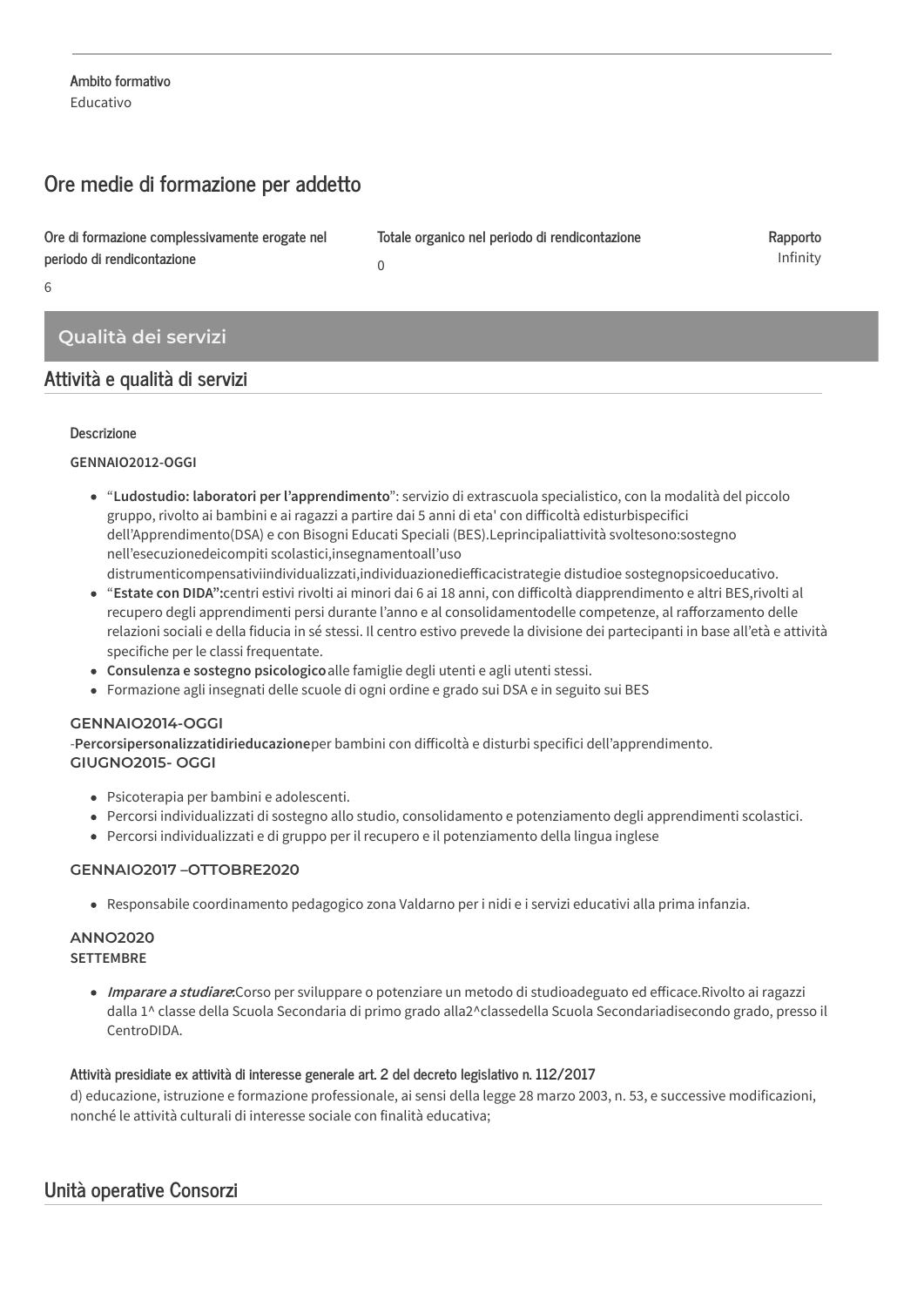# Impatti dell'attività

#### Ricadute sull'occupazione territoriale

La cooperativa è una realtà piccola che offre lavoro a un numero ristretto di persone.

#### Rapporto con la collettività

Nell'anno 2020 non sono state realizzate iniziative extra l'attività caratteristica.

Per il futuro è in fase di progettazione la realizzazione di un Centro Estivo semiresidenziale incentrato sul recupero degli apprendimenti e delle abilità sociali perse durante la pandemia, inoltre è in progettazione la realizzazione di un convegno su Disturbi dell'Apprendimento rivolto a insegnati, tecnici, famiglie e ragazzi.

#### Rapporto con la Pubblica Amministrazione

La cooperativa ha collaborato con la conferenza zonale dell'Istruzione, quindi con i comuni del Valdarno, in quanto è stata responsabile del coordinamento pedagogico zonale per la prima infanzia (0-6 anni) dal 2017 al 2020.

#### Impatti ambientali

La cooperativa, nelle sua attività principali, si impegna a realizzare la raccolta differenziata di carta e plastica, allo smaltimento delle cartucce delle stampanti con apposita ditta, al riuso della carta, alla riduzione della plastica grazie all'utilizzo del dispenser di acqua.

## Situazione Economico-Finanziaria

## Attività e obiettivi economico-finanziari

### Situazione economica, finanziaria e patrimoniale

La Cooperativa nel corso dell'esercizio 2020 ha dovuto affrontare le problematiche derivanti dal diffondersi dell'epidemia di Coronavirus che ha colpito il nostro Paese; la chiusura delle scuole e le difficoltà economiche che le famiglie hanno dovuto affrontare conseguenti alla perdita e/o riduzione del lavoro. Questo ha comportato una notevole riduzione della richiesta di servizi da parte della Cooperativa. Nonostante la riduzione dei flussi di liquidità, la Cooperativa è riuscita a coprire i costi fissi di gestione senza impattare significativamente nel proprio patrimonio.

## Attivo patrimoniale, patrimonio proprio, utile di esercizio

| €72.905,00   |
|--------------|
| €37.366,00   |
| €25.957,00   |
| $-62.147,00$ |
|              |

# Valore della produzione  $(\epsilon)$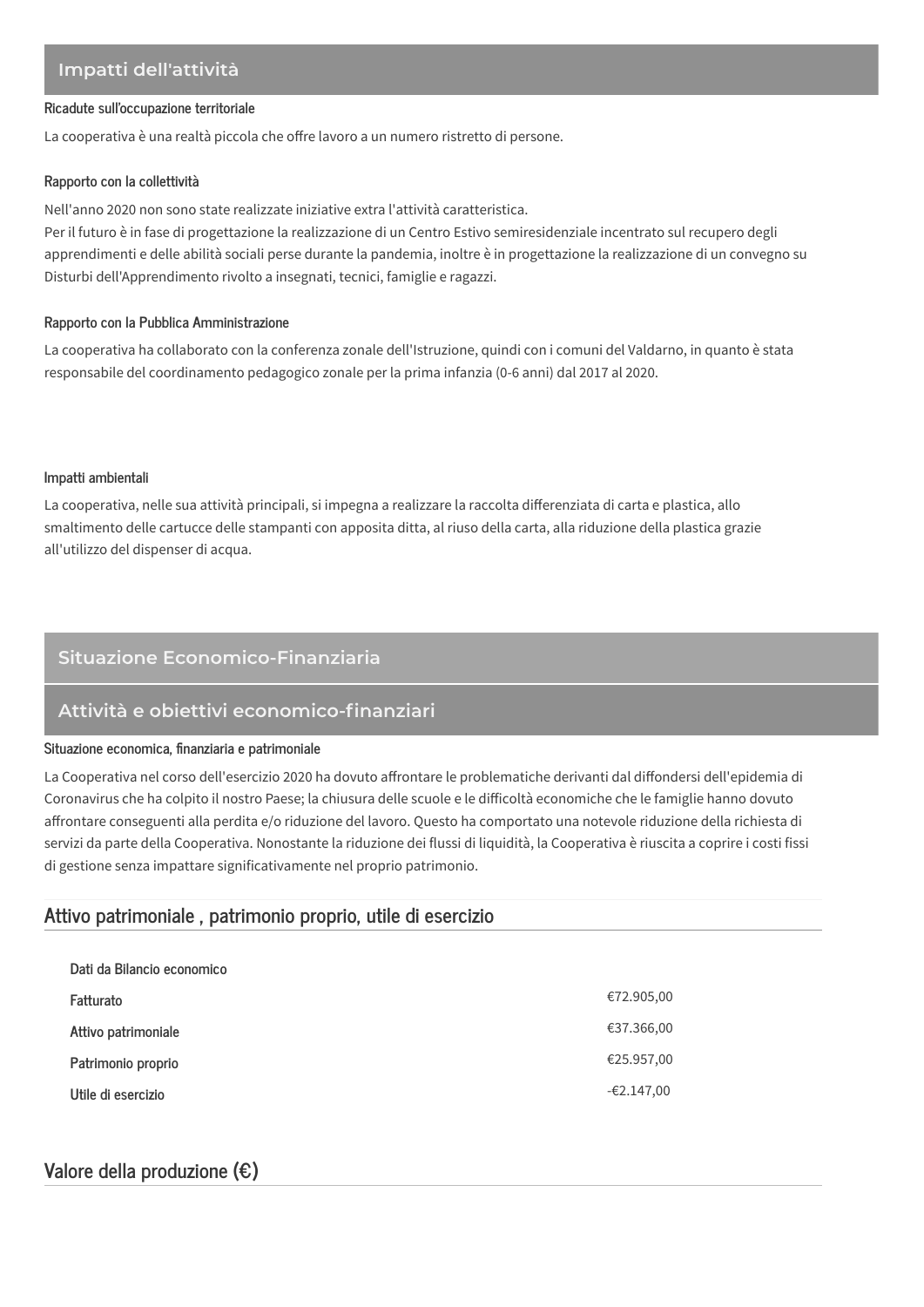| Valore della produzione anno di | Valore della produzione anno di |  |
|---------------------------------|---------------------------------|--|
| rendicontazione                 | rendicontazione (anno -1)       |  |
| 76308                           | 137133                          |  |

Valore della produzione anno di rendicontazione (anno -2) 132035

# Composizione del valore della produzione

| Composizione del Valore della produzione (derivazione dei ricavi)<br>Ricavi da Pubblica Amministrazione | Valore della produzione $(\epsilon)$<br>23025 | Ripartizione % ricavi<br>31,58 % |
|---------------------------------------------------------------------------------------------------------|-----------------------------------------------|----------------------------------|
| Ricavi da persone fisiche                                                                               | 49880                                         | 68,42%                           |
|                                                                                                         |                                               | <b>Totale</b>                    |

72.905,00

# Fatturato per servizio (ex attività di interesse generale ex art. 2 del D.Lgs. 112/2017)

| Tipologia Servizi                                                                 |                                                                                                                      | Fatturato $(\epsilon)$ |
|-----------------------------------------------------------------------------------|----------------------------------------------------------------------------------------------------------------------|------------------------|
| formativo, alla prevenzione del bullismo ed al contrasto della povertà educativa; | I) formazione extra-scolastica, finalizzata alla prevenzione della dispersione scolastica e al successo scolastico e | 72095                  |
| <b>Totale</b>                                                                     |                                                                                                                      | 72.095,00              |
|                                                                                   |                                                                                                                      |                        |
|                                                                                   |                                                                                                                      |                        |
|                                                                                   |                                                                                                                      |                        |
|                                                                                   |                                                                                                                      |                        |
| Formazione                                                                        | 72095                                                                                                                |                        |
| <b>Totale</b>                                                                     |                                                                                                                      | 72.095,00              |
|                                                                                   |                                                                                                                      |                        |

**RSI** 

# Responsabilità Sociale e Ambientale

### Buone pratiche

La cooperativa realizza la sua attività principale rivolgendosi a minori con particolari fragilità, con l'obiettivo di innalzare la qualità della vita dei minori e delle loro famiglie, promuovere le competenze personali, sostenere l'inclusività, informare e sensibilizzare sui temi della diversità e dell'accettazione delle differenze.

# Partnership, collaborazioni con altre organizzazioni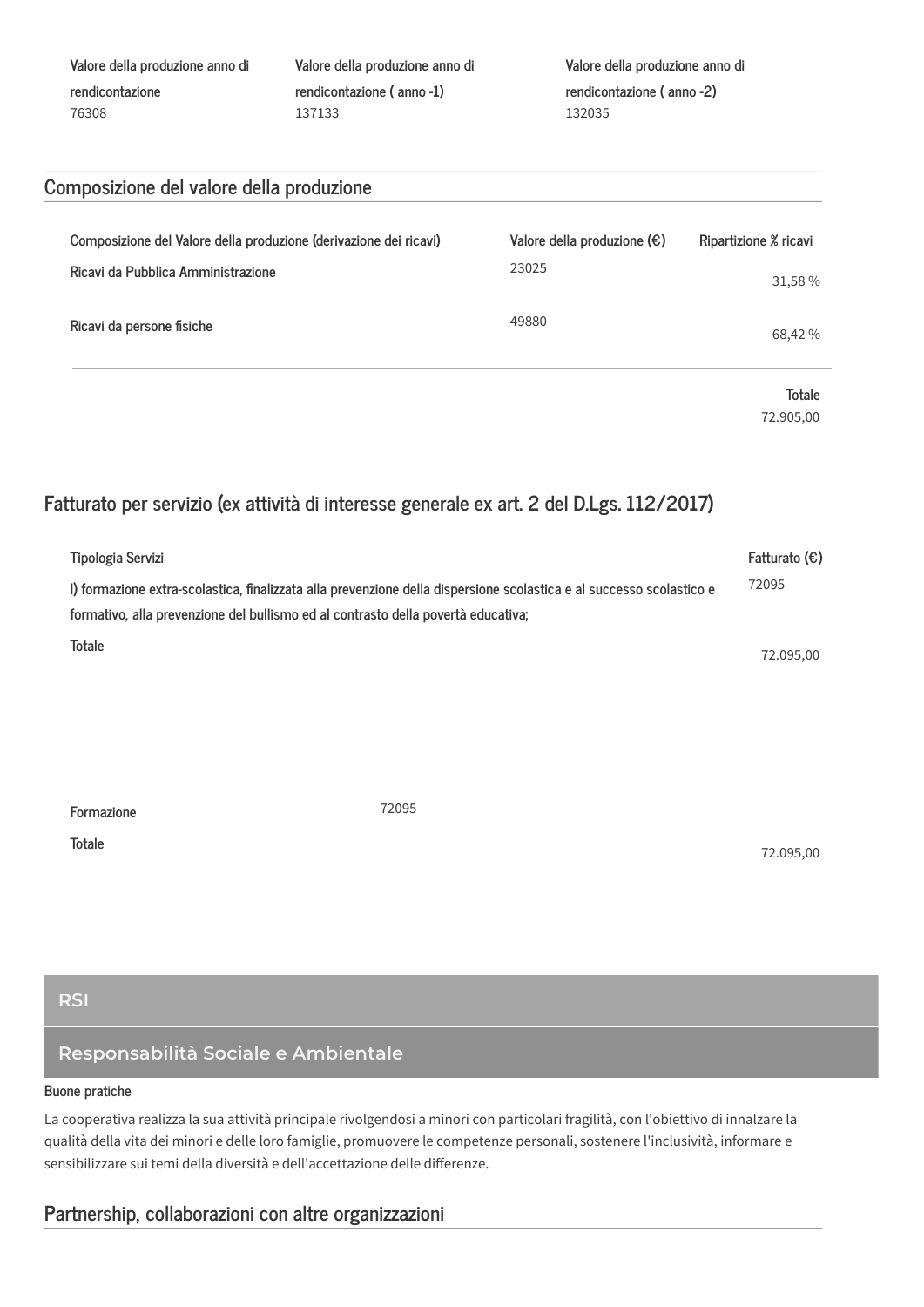Tipologia Partner Denominazione Pubblica Partnership amministrazione Conferenza zonale dell'Istruzione

#### Tipologia Attività

Attraverso un bando, la Conferenza zonale dell'Istruzione ha affidato a DIDA il coordinamento pedagogico zonale per i servizi 0-6 anni.

# Obiettivi Sviluppo Sostenibile SDGs

## Coinvolgimento degli stakeholder

### Attività di coinvolgimento degli stakeholder

Gli stakeholder sono in maniera prevalente i soci della cooperativa. La modalità di coinvolgimento principale è la comunicazione faccia a faccia e via email. Queste modalità sono bidirezionali, in quanto informano e permettono uno scambio reciproco, coinvolgendo i soci in prima persona.

## Numero, tipologia e modalità di coinvolgimento di stakeholder interni

# Numero, tipologia e modalità di coinvolgimento di stakeholder esterni

## Innovazione

## Cooperazione

#### Il valore cooperativo

La cooperativa è aperta a tutti gli individui che vogliono usufruire dei servizi offerti e a tutti i lavoratori che hanno le competenze richieste senza discriminazione alcuna.

I soci partecipano attivamente nella progettazione e realizzazione delle attività svolte e hanno libertà di proporre e realizzare progetti inerenti agli obiettivi della cooperativa stessa.

I soci pagano una tantum la quota associativa e usufruiscono di corsi di formazione e del patrimonio librario presente in cooperativa per l'autoformazione.

La cooperativa attua campagne di sensibilizzazione e informazione riguardo ai temi di sua competenza (disturbi del neurosviluppo, inclusione, difficoltà di apprendimento) con articoli e incontri pubblici.

La cooperativa collabora con le realtà del territorio (associazioni, cooperative, enti pubblici, scuole) per uno sviluppo sostenibile della propria comunità.

# Obiettivi di Miglioramento

#### Obiettivi di miglioramento della rendicontazione sociale

La cooperativa si impegna a migliorare la rendicontazione sociale ponendosi i seguenti obiettivi:

- 1. riguardo agli stakeholder interni : la creazione di un appuntamento trimestrale attraverso email o social media, in cui il consiglio direttivo aggiorna i soci sulle attività della cooperativa, l'andamento, le novità e le problematiche emerse;
- 2. riguardo agli stakeholder esterni: aggiornare il sito e i profili social di DIDA con tutte le attività che vengono portate avanti, e con i servizi nuovi offerti, con l'aggiornamento professionale effettuato dai professionisti interni,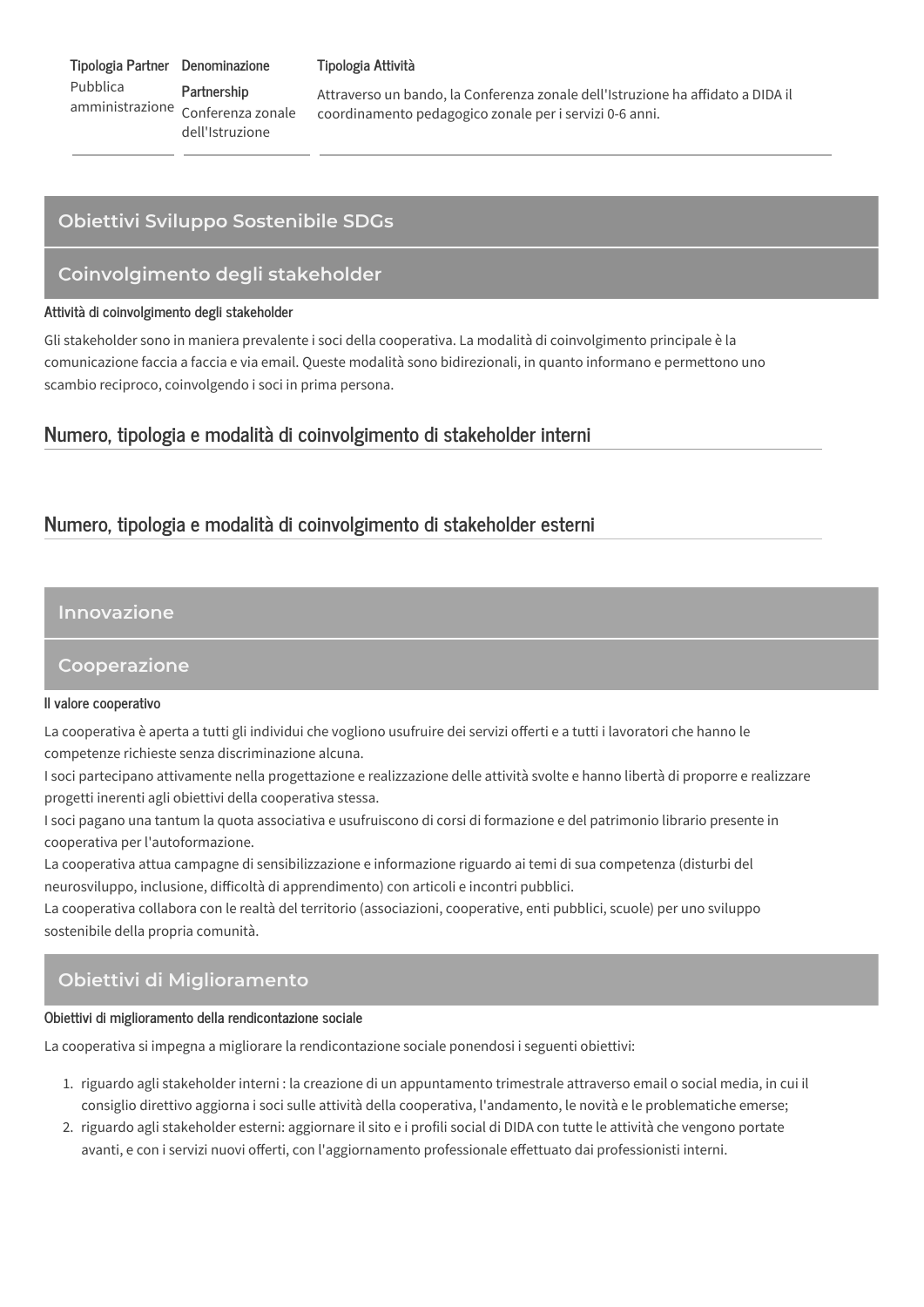## Obiettivo Breve descrizione dell'obiettivo e delle modalità che verranno intraprese per raggiungerlo

Modalità L'obiettivo di far conoscere sia agli stakeholder esterni, sia alla comunità, le attività che la DIDA porta avanti, i di di<br>nuovi servizi offerti ma anche mostrare le competenze e la professionalità della cooperativa, pubblicando nel<br>diffusione sito e nei canali social, l'aggiornamento professionale che via via viene fatto.

# Obiettivi di miglioramento strategici

### Obiettivi di miglioramento strategici

La cooperativa ha come obiettivo a lungo termine di ampliare e diversificare i servizi offerti, integrando anche nuove figure professionali e ampliare il bacino di utenza.

Questo comporta un investimento a livello formativo, di crescita occupazionale, a livello di risorse economiche.

Inoltre la cooperativa ha come obiettivo la partecipazione a bandi comunali e regionali per l'attuazione di progetti che siano rivolti a una fasce della popolazione debole a livello economico.

| Obiettivo                             | Breve descrizione dell'obiettivo e delle modalità che verranno intraprese per raggiungerlo                         |
|---------------------------------------|--------------------------------------------------------------------------------------------------------------------|
| Diverisificazione dei servizi offerti | L'ampliamento dei servizi offerti potrà essere raggiunto:                                                          |
|                                       | 1. investendo in formazione<br>2. introducendo nuove figure professionali<br>3. ampliando gli spazi a disposizione |

4. partecipando a bandi comunali e regionali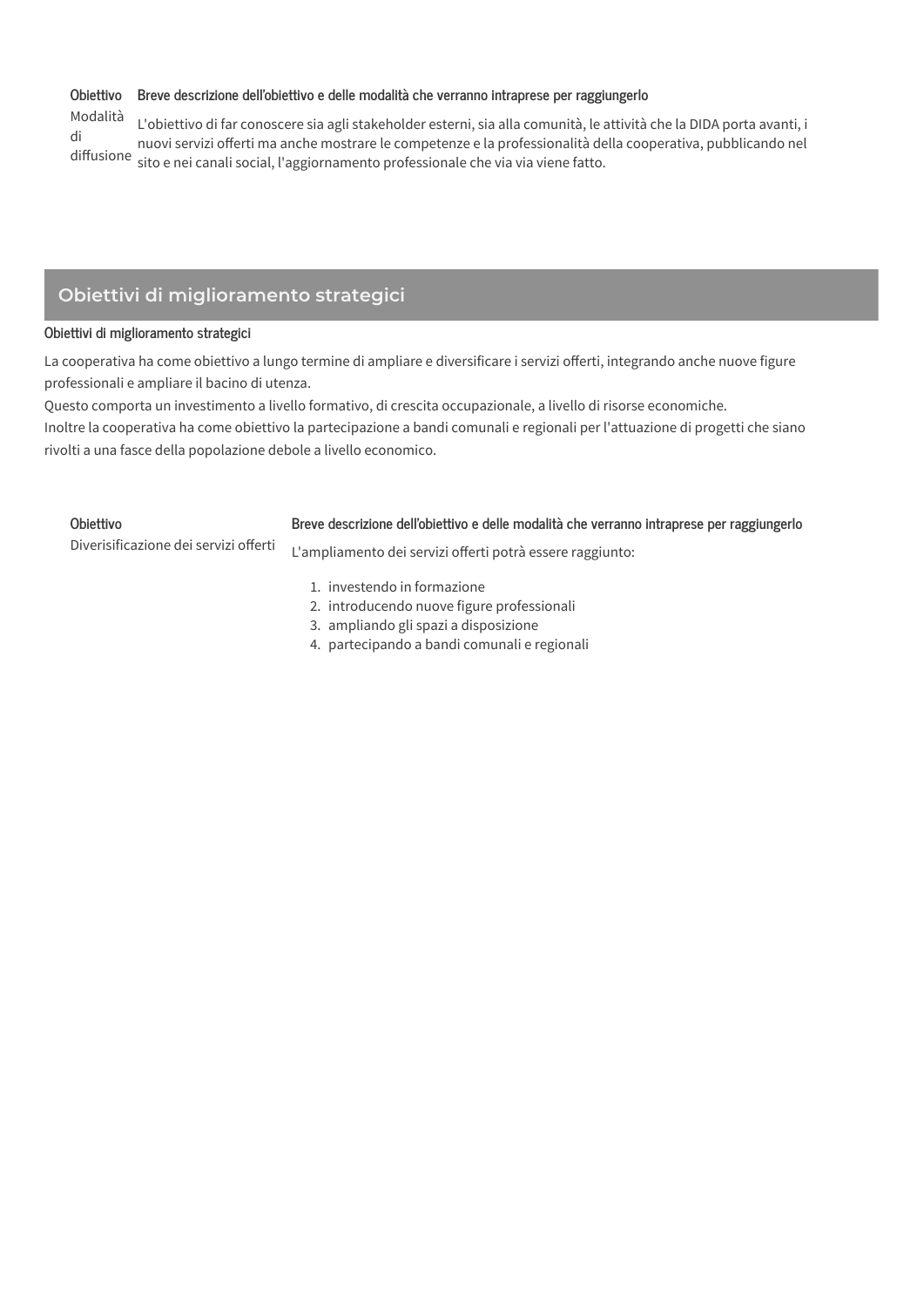## **TABELLA DI CORRELAZIONE**

#### *Bilancio sociale predisposto ai sensi dell'articolo 14 del D. Lgs. n.117/2017*

Il presente bilancio sociale è stato redatto attraverso il supporto del modello ISCOOP. La presente tabella di correlazione vuole offrire un quadro sinottico di come il modello ISCOOP sia in compliance con le "Linee guida per la redazione del bilancio sociale degli enti del Terzo settore" emanate dal Ministero Del Lavoro e delle Politiche Sociali con il Decreto 4 luglio 2019 (GU n.186 del 9-8-2019).

Per ogni sotto-sezione e requisito richiesto dalle Linee guida (riportati nella prima colonna della tabella), vengono riportati gli indicatori qualitativi e quantitativi **OBBLIGATORI** del modello ISCOOP che rispondono a quel requisito indicando l'ambito, la sezione e il/gli indicatori specifici i cui rintracciare i dati (seconda colonna della tabella).

Il Modello Iscoop è stato elaborato per le imprese sociali cooperative distinte per: Cooperative sociali di tipo A (A); Cooperative sociali di tipo B (B); Cooperative sociali di tipo A+B (A+B); Consorzi (C); Imprese sociali cooperative (non coop.sociali) (IS); Consorzi di imprese sociali cooperative (non coop. sociali) (ISC).

Alcuni indicatori presenti nel modello sono comuni a tutte le tipologie, altri sono specifici solo per quella tipologia di impresa sociale cooperativa. Tali indicatori specifici e obbligatori, quando presenti in tabella, riportano la tipologia di impresa sociale cooperativa alla quale si riferiscono.

Per completezza si ribadisce che come indicato nelle Linee Guida: "Per gli enti di Terzo settore tenuti ex lege alla redazione, il bilancio sociale dovrà contenere almeno le informazioni di seguito indicate (…). In caso di omissione di una o più setto-sezioni **l'ente sarà tenuto a illustrare** le ragioni che hanno condotto alla mancata esposizione dell'informazione"

| LINEE GUIDA PER LA REDAZIONE DEL BILANCIO SOCIALE DEGLI ENTI DEL<br>TERZO SETTORE ai sensi dell'art. 14 comma 1 d.lgs. 117/2017 e, con<br>riferimento alle imprese sociali, dell'art. 9 comma 2 d.lgs. 112/2017.<br>(Gazzetta Ufficiale n. 186 del 9 agosto 2019)                                                                                                                                                                                                                                                                                                                                                                                                                                                                                             | Riferimento Modello ISCOOP.<br>MODELLO DI BILANCIO SOCIALE PER LE IMPRESE SOCIALI<br><b>COOPERATIVE SOCIALI</b>                                                                                                                                                                                                                                                                                                                                                                                                                                                                                                                         |
|---------------------------------------------------------------------------------------------------------------------------------------------------------------------------------------------------------------------------------------------------------------------------------------------------------------------------------------------------------------------------------------------------------------------------------------------------------------------------------------------------------------------------------------------------------------------------------------------------------------------------------------------------------------------------------------------------------------------------------------------------------------|-----------------------------------------------------------------------------------------------------------------------------------------------------------------------------------------------------------------------------------------------------------------------------------------------------------------------------------------------------------------------------------------------------------------------------------------------------------------------------------------------------------------------------------------------------------------------------------------------------------------------------------------|
| 1) METODOLOGIA ADOTTATA PER LA REDAZIONE DEL BILANCIO SOCIALE                                                                                                                                                                                                                                                                                                                                                                                                                                                                                                                                                                                                                                                                                                 |                                                                                                                                                                                                                                                                                                                                                                                                                                                                                                                                                                                                                                         |
| Eventuali standard di rendicontazione utilizzati;<br>Cambiamenti significativi di perimetro o metodi di misurazione rispetto al<br>precedente periodo di rendicontazione;<br>Altre informazioni utili a comprendere il processo e la metodologia di<br>rendicontazione.<br>2) INFORMAZIONI GENERALI SULL'ENTE                                                                                                                                                                                                                                                                                                                                                                                                                                                 | <b>AMBITO: Parte Introduttiva</b><br><b>INDICATORE:</b> Nota Metodologica                                                                                                                                                                                                                                                                                                                                                                                                                                                                                                                                                               |
| Nome dell'ente;                                                                                                                                                                                                                                                                                                                                                                                                                                                                                                                                                                                                                                                                                                                                               | <b>AMBITO:</b> Identità                                                                                                                                                                                                                                                                                                                                                                                                                                                                                                                                                                                                                 |
| Codice Fiscale;<br>Partita Iva:<br>Forma giuridica e qualificazione ai sensi del Codice del Terzo settore;<br>Indirizzo sede legale;<br>Altre sedi;<br>Aree territoriali di operatività;<br>Valori e finalità perseguite (missione dell'ente);<br>Attività statutarie individuate facendo riferimento all'art. 5 del d.lgs.<br>117/2017 e/o all'art. 2 del d.lgs. 112/2017 (oggetto sociale); evidenziare se<br>il perimetro delle attività statutarie sia più ampio di quelle effettivamente<br>realizzate, circostanziando le attività effettivamente svolte;<br>Altre attività svolte in maniera secondaria/strumentale;<br>Collegamenti con altri enti del terzo settore (inserimento in reti, gruppi di<br>imprese sociali);<br>Contesto di riferimento; | SEZIONE: Presentazione e dati anagrafici<br><b>INDICATORE:</b><br>• Ragione sociale<br>$\bullet$ C.F.<br>$\bullet$ P.IVA<br>• Forma giuridica<br>• Attività di interesse generale ex art. 2 del d.lgs. 112/2017<br>• Descrizione attività svolta<br>• Principali attività svolte da statuto (A, B, A+B, C, ISC)<br>• Adesione a consorzi<br>• Adesione a reti<br>• Adesioni a gruppi<br>• Contesto di riferimento e territori<br>• Regioni<br>• Provincie<br><b>SEZIONE:</b> Sede Legale e Sede operativa<br><b>SEZIONE:</b> Mission, vision e valori<br><b>INDICATORE:</b><br>· Mission, finalità, valori e principi della cooperativa |
| 3) STRUTTURA, GOVERNO E AMMINISTRAZIONE                                                                                                                                                                                                                                                                                                                                                                                                                                                                                                                                                                                                                                                                                                                       |                                                                                                                                                                                                                                                                                                                                                                                                                                                                                                                                                                                                                                         |
| Consistenza e composizione della base sociale /associativa (se esistente)                                                                                                                                                                                                                                                                                                                                                                                                                                                                                                                                                                                                                                                                                     | <b>AMBITO:</b> Sociale: persone, obiettivi e attività<br>SEZIONE: Sviluppo e valorizzazione dei soci<br><b>INDICATORE:</b><br>• Numero e Tipologia soci<br>• Focus Tipologia Soci<br>· Anzianità associativa<br>• Focus Soci persone fisiche (A, B, A+B, IS)<br>· Soci svantaggiati per tipologia svantaggio, genere, età,<br>titolo di studio, nazionalità (B, A+B)<br>• Tipologia di cooperative consorziate (C, ISC)<br>• Elenco cooperative consorziate per territorio (C, ISC)                                                                                                                                                     |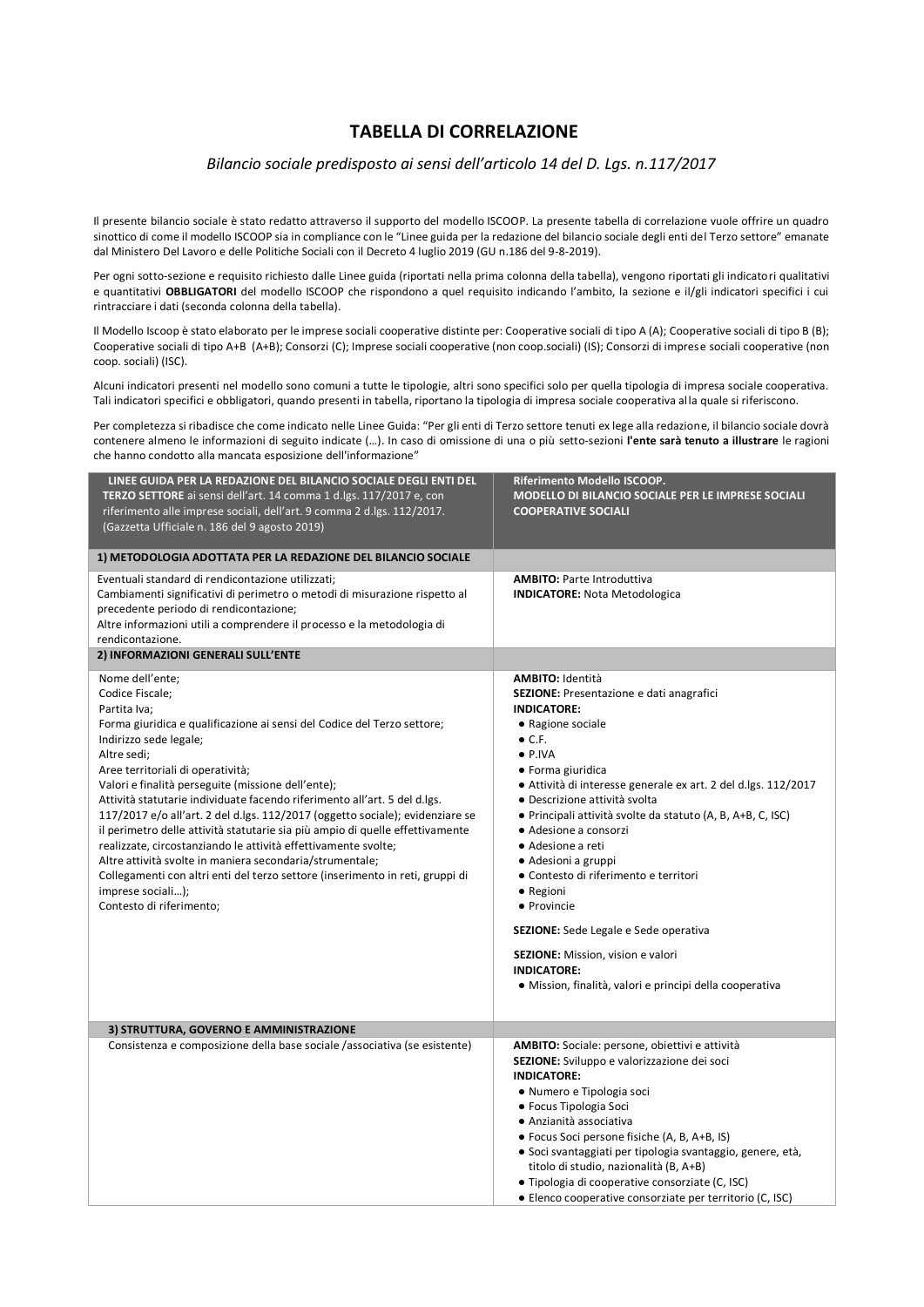| Sistema di governo e controllo, articolazione, responsabilità e<br>composizione degli organi (indicando in ogni caso nominativi degli<br>amministratori e degli altri soggetti che ricoprono cariche istituzionali,<br>data di prima nomina, periodo per il quale rimangono in carica, nonché<br>eventuali cariche o incaricati espressione di specifiche categorie di soci o<br>associati);<br>quando rilevante rispetto alle previsioni statutarie, approfondimento sugli<br>aspetti relativi alla democraticità interna e alla partecipazione degli<br>associati alla vita dell'ente;                                                                                                                                                                                                                                                                                    | <b>AMBITO:</b> Identità<br><b>SEZIONE: Governance</b><br><b>INDICATORE:</b><br>· Sistema di governo<br>• Organigramma<br>• Responsabilità e composizione del sistema di governo<br><b>AMBITO: Identità</b><br><b>SEZIONE: Partecipazione</b><br><b>INDICATORE:</b><br>• Vita associativa<br>· Numero aventi diritto di voto<br>• N. di assemblee svolte nel periodo di rendicontazione<br><b>AMBITO:</b> Sociale: Persone, obiettivi e attività<br>SEZIONE: Sviluppo e valorizzazione dei soci<br><b>INDICATORE:</b><br>• Vantaggi di essere socio |
|-----------------------------------------------------------------------------------------------------------------------------------------------------------------------------------------------------------------------------------------------------------------------------------------------------------------------------------------------------------------------------------------------------------------------------------------------------------------------------------------------------------------------------------------------------------------------------------------------------------------------------------------------------------------------------------------------------------------------------------------------------------------------------------------------------------------------------------------------------------------------------|----------------------------------------------------------------------------------------------------------------------------------------------------------------------------------------------------------------------------------------------------------------------------------------------------------------------------------------------------------------------------------------------------------------------------------------------------------------------------------------------------------------------------------------------------|
| Mappatura dei principali stakeholder (personale, soci, finanziatori,<br>clienti/utenti, fornitori, pubblica amministrazione, collettività) e modalità<br>del loro coinvolgimento. In particolare, le imprese sociali (ad eccezione<br>delle imprese sociali costituite nella forma di società cooperativa a<br>mutualità prevalente e agli enti religiosi civilmente riconosciuti di cui<br>all'articolo 1, comma 3 del d. Igs. 112/2017 "Revisione della disciplina in<br>materia di impresa sociale") sono tenute a dar conto delle forme e<br>modalità di coinvolgimento di lavoratori, utenti e altri soggetti<br>direttamente interessati alle attività dell'impresa sociale realizzate ai sensi<br>dell'art. 11 del d. lgs. 112/2017;                                                                                                                                 | <b>AMBITO:</b> Identità<br>SEZIONE: Mappa degli Stakeholder<br><b>INDICATORE:</b> Mappa categoria di stakeholder<br><b>AMBITO:</b> Responsabilità sociale e ambientale<br>SEZIONE: Coinvolgimento degli stakeholder<br><b>INDICATORE:</b> Attività di coinvolgimento degli stakeholder                                                                                                                                                                                                                                                             |
| 4) PERSONE CHE OPERANO PER L'ENTE                                                                                                                                                                                                                                                                                                                                                                                                                                                                                                                                                                                                                                                                                                                                                                                                                                           |                                                                                                                                                                                                                                                                                                                                                                                                                                                                                                                                                    |
| Tipologie, consistenza e composizione del personale che ha<br>effettivamente operato per l'ente (con esclusione quindi dei lavoratori<br>distaccati presso altri enti, cd. "distaccati out") con una retribuzione (a<br>carico dell'ente o di altri soggetti) o a titolo volontario comprendendo e<br>distinguendo tutte le diverse componenti;<br>Contratto di lavoro applicato ai dipendenti;<br>Natura delle attività svolte dai volontari;                                                                                                                                                                                                                                                                                                                                                                                                                              | AMBITO: Sociale: Persone, obiettivi e attività<br>SEZIONE: Occupazione: sviluppo e valorizzazione dei<br>lavoratori<br><b>INDICATORE:</b><br>Numero Occupati<br>٠<br>Numero di occupati svantaggiati (B, A+B)<br>Occupati soci e non soci<br>٠<br>Occupati svantaggiati soci e non soci (B, A+B)<br>Politiche del lavoro e salute e sicurezza, contratti di<br>lavoro applicati<br>Tipologia di contratti di lavoro applicati<br>٠<br>Volontari e tirocinanti (svantaggiati e non)<br>$\bullet$                                                    |
| Attività di formazione e valorizzazione realizzate;                                                                                                                                                                                                                                                                                                                                                                                                                                                                                                                                                                                                                                                                                                                                                                                                                         | <b>AMBITO:</b> Sociale: Persone, obiettivi e attività<br><b>SEZIONE:</b> Occupazione: sviluppo e valorizzazione dei<br>lavoratori<br><b>INDICATORE:</b><br>Tipologia e ambiti corsi di formazione<br>٠<br>Ore medie di formazione per addetto                                                                                                                                                                                                                                                                                                      |
| Struttura dei compensi, delle retribuzioni, delle indennità di carica e<br>modalità e importi dei rimborsi ai volontari: emolumenti, compensi o<br>corrispettivi a qualsiasi titolo attribuiti ai componenti degli organi di<br>amministrazione e controllo, ai dirigenti nonché agli associati; rapporto<br>tra retribuzione annua lorda massima e minima dei lavoratori dipendenti<br>dell'ente; in caso di utilizzo della possibilità di effettuare rimborsi ai<br>volontari a fronte di autocertificazione, modalità di regolamentazione,<br>importo dei rimborsi complessivi annuali e numero di volontari che ne<br>hanno usufruito.                                                                                                                                                                                                                                  | <b>AMBITO:</b> Sociale: Persone, obiettivi e attività<br>SEZIONE: Occupazione: sviluppo e valorizzazione dei<br>lavoratori<br><b>INDICATORE:</b><br>Struttura dei compensi, delle retribuzioni, delle<br>$\bullet$<br>indennità erogate                                                                                                                                                                                                                                                                                                            |
| 5) OBIETTIVI E ATTIVITÀ                                                                                                                                                                                                                                                                                                                                                                                                                                                                                                                                                                                                                                                                                                                                                                                                                                                     |                                                                                                                                                                                                                                                                                                                                                                                                                                                                                                                                                    |
| informazioni qualitative e quantitative sulle azioni realizzate nelle diverse<br>aree di attività, sui beneficiari diretti e indiretti, sugli output risultanti<br>dalle attività poste in essere e, per quanto possibile, sugli effetti di<br>conseguenza prodotti sui principali portatori di interessi. Se pertinenti<br>possono essere inserite informazioni relative al possesso di certificazioni<br>di qualità. Le attività devono essere esposte evidenziando la coerenza con<br>le finalità dell'ente, il livello di raggiungimento degli obiettivi di gestione<br>individuati, gli eventuali fattori risultati rilevanti per il raggiungimento (o il<br>mancato raggiungimento) degli obiettivi programmati.<br>Elementi/fattori che possono compromettere il raggiungimento dei fini<br>istituzionali e procedure poste in essere per prevenire tali situazioni. | <b>AMBITO:</b> Sociale: Persone, obiettivi e attività<br>SEZIONE: Qualità dei servizi<br><b>INDICATORE:</b><br>Attività e qualità di servizi<br>$\bullet$<br>Utenti per tipologia di servizio (A, A+B)<br>٠<br>Percorsi di inserimento lavorativo (B, A+B)<br>$\bullet$<br>SEZIONE: Impatti sull'attività<br><b>INDICATORE:</b><br>Ricadute sull'occupazione territoriale<br>٠<br>Rapporto con la collettività<br>Rapporto con la Pubblica Amministrazione                                                                                         |